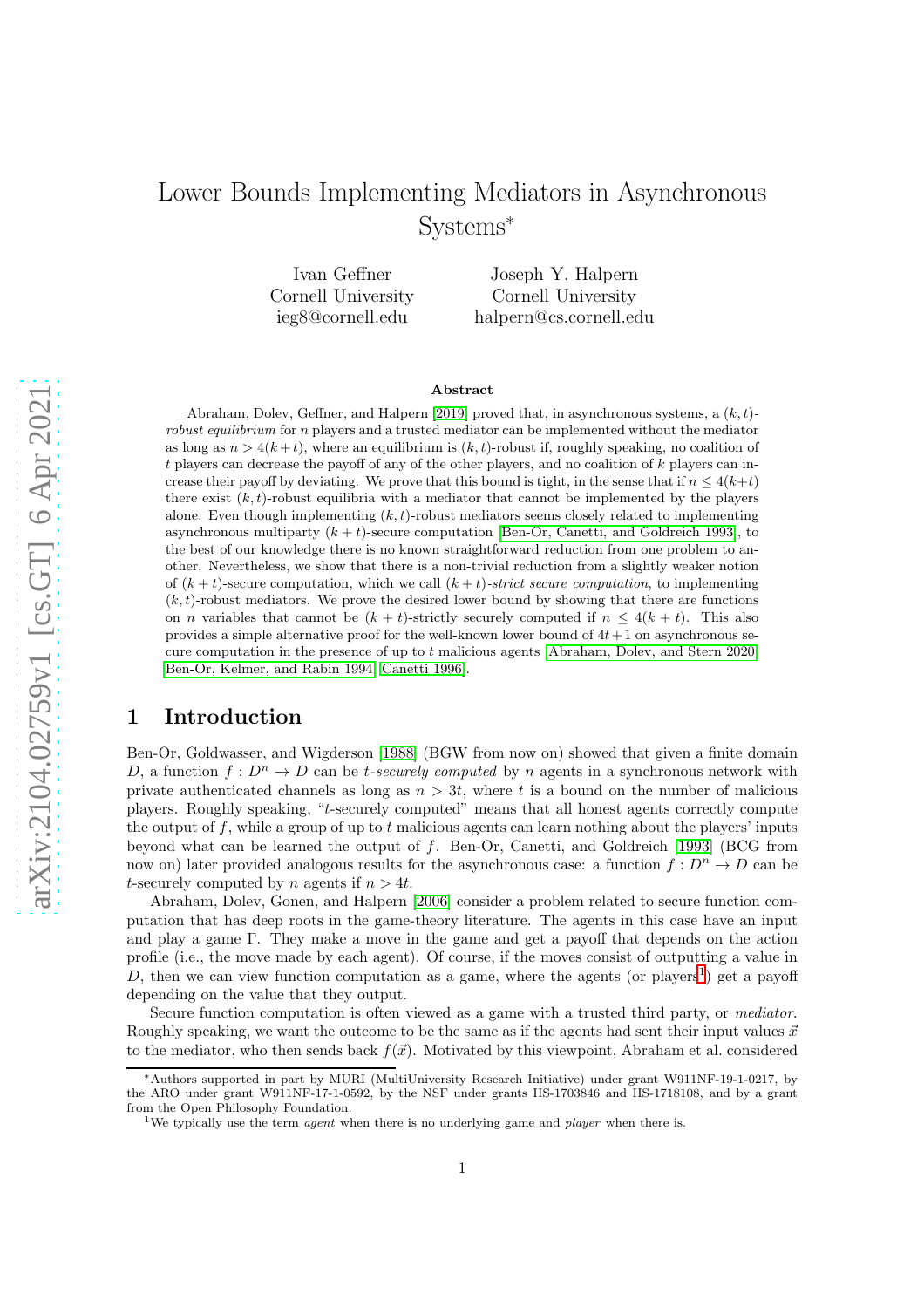two extensions of a *Bayesian game*  $\Gamma$  (a game where the agents each have an input, or type, make a single move, and then get a payoff that depends on the type profile—the tuple consisting of each agent's type—and move profile). The first is a game  $\Gamma_d$  with a trusted mediator, where, after a communication phase in which the players can communicate with the mediator, they make a move in the underlying game  $\Gamma$  and get the same payoffs as they would in  $\Gamma$ . The second is a *communication* game, denoted  $\Gamma_{ACT}$ , where there is no mediator, but players can communicate with each other before making a move in the underlying game.

Combining ideas from game theory and distributed computing, Abraham et al. were interested in what they called  $(k, t)$ -robust equilibria. These are strategy profiles (i.e., a strategy for each agent) where, roughly speaking, no coalition of  $t$  players can decrease the payoff of any of the other players, and no coalition of k players can increase their payoff by deviating. They showed, among other things, that if  $n > 3(k+t)$  and there exists a  $(k, t)$ -robust equilibrium  $\vec{\sigma} + \sigma_d$  in the mediator game  $\Gamma_d$  (where  $\vec{\sigma}$  represents the players' strategies and  $\sigma_d$  represents the mediator's strategy), then there exists a  $(k, t)$ -robust equilibrium  $\vec{\sigma}_{ACT}$  in  $\Gamma_{ACT}$  in a synchronous setting such that, for all inputs,  $\vec{\sigma}_{ACT}$  and  $\vec{\sigma} + \sigma_d$  produce the same distribution over outputs if no player deviates. They also proved a matching lower bound [\[Abraham, Dolev, and Halpern 2008\]](#page-18-6).

Abraham, Dolev, Geffner, and Halpern [\[2019\]](#page-18-0) (ADGH from now on) extended this result to the asynchronous setting. They showed that if  $n > 4(k + t)$  and there exists a  $(k, t)$ -robust equilibrium  $\vec{\sigma} + \sigma_d$  in the mediator game  $\Gamma_d$ , then there exists a  $(k, t)$ -robust equilibrium  $\vec{\sigma}_{ACT}$  in  $\Gamma_{ACT}$  in an asynchronous setting such that, for all inputs,  $\vec{\sigma}_{ACT}$  and  $\vec{\sigma} + \sigma_d$  produce the same set of possible distributions over outputs (note that agents have no control over how long the messages take to be delivered, and this can affect the output).

Our goal in this paper is to prove a lower bound that matches the upper bounds of ADGH. To do so, we would like to reduce implementing  $(k + t)$ -secure computation to implementing  $(k, t)$ robust mediators. If such a reduction were possible, the  $n > 4(k + t)$  lower bound for implementing  $(k, t)$ -robust mediators would follow immediately from the same lower bound for secure computation [\[Abraham, Dolev, and Stern 2020;](#page-18-2) [Ben-Or, Kelmer, and Rabin 1994;](#page-18-3) [Canetti 1996\]](#page-19-0). Unfortunately, there does not seem to be such a reduction. However, we show that there exists a nontrivial reduction from a slightly weaker notion of  $(k + t)$ -secure computation, which we call  $(k + t)$ -strict secure computation, to implementing  $(k, t)$ -robust mediators. We thus start by providing a careful proof of the lower bound for  $(k + t)$ -strict secure computation in the asynchronous setting. In the process, we also give a simple alternative proof for the lower bound on asynchronous secure computation.[2](#page-1-0)

Intuitively, a protocol  $t$ -strictly securely computes a function  $f$  if it satisfies the properties of secure computation but only for adversaries consisting of exactly t malicious agents. It might seem that t-secure computation should be equivalent to t-strict secure computation. After all, if a function can be securely computed with adversaries of maximal size, surely it can be securely computed with smaller adversaries! As we show by example in Section [2.3,](#page-4-0) this is not the case. Intuitively, the problem is that an adversary consisting of fewer than t agents may not be permitted to learn as much as an adversary consisting of t agents. While investigating these issues, we noted an ambiguity in the definition of t-secure computation in BCG, which led us to consider yet another notion that we call  $t$ -weak secure computation. As the name suggests, it is weaker than  $t$ -secure computation; we show that it is actually equivalent to t-strict secure computation. By considering these variants of secure computation, we gain a deeper understanding of its subtleties.

# 2 Basic Definitions

## 2.1 The Asynchronous Model

The model used throughout this paper is the one used by ADGH [\[Abraham, Dolev, Geffner, and Halpern 2019\]](#page-18-0), which consists of an asynchronous network in which there is a reliable, authenticated and asyn-

<span id="page-1-0"></span><sup>2</sup>As Ran Canetti [private communication] agreed, there is a nontrivial problem with the proof given in his thesis [\[Canetti 1996\]](#page-19-0); a different technique is needed. We thank him for his comments.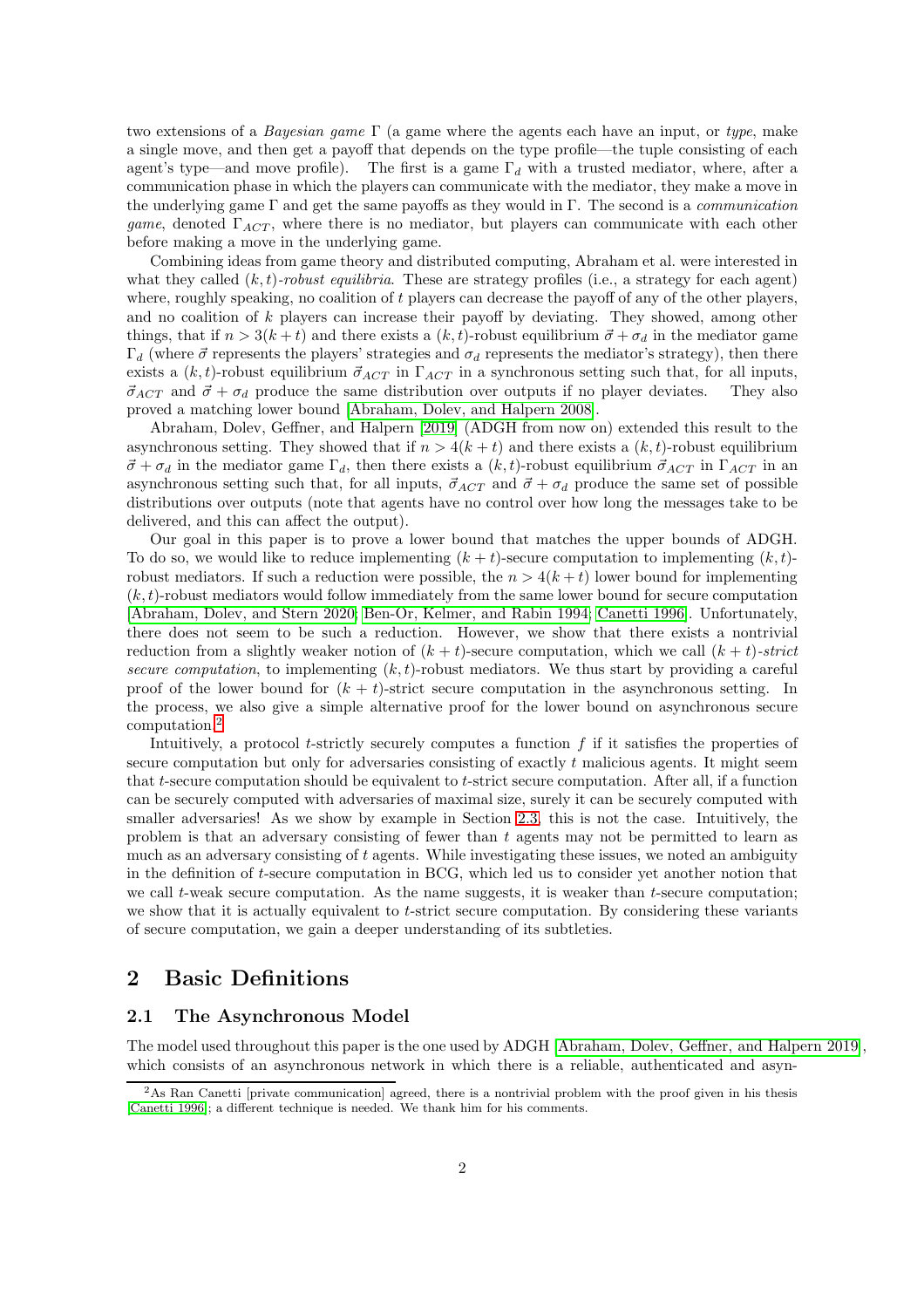chronous channel between all pairs of players. This means that all messages sent by player  $i$  to player j are guaranteed to be delivered eventually, and that j can identify that these messages were sent by i. However, that these messages may be delayed arbitrarily. The order in which these messages are received is decided by an adversarial entity called the scheduler. The scheduler also decides in which order the players are scheduled.

We define the local history  $h_i$  of player i to be the ordered sequence of local computations (including random coin tosses), messages sent and received (including senders and recipients), in addition to all the times in between in which  $i$  has been scheduled. Similarly, we define the local history  $h_T$  of a subset T of players as the collection of local histories  $h_i$  with  $i \in T$ . Note that in the distributed computing literature, it is generally assumed that the players are scheduled automatically right after receiving a message. However, in this model we allow the scheduler to decide separately when the messages are delivered and when the players are scheduled. This means that whenever it is the turn of a player to act, that player may have received no messages since its last turn, or it may have received more than one (as opposed to exactly one). It is straightforward to check that all of our results also hold if we use the more standard model.

## 2.2 Secure Computation

For the main definitions in this section, we need the following notation, largely taken from BCG. Given a finite domain D, let  $\vec{x}$  be a vector in  $D^n$ . Given a set  $C \subseteq [n]$ , denote by  $\vec{x}_C$  the vector obtained by projecting  $\vec{x}$  onto the indices of C. Also, given a vector  $\vec{z} \in D^{|C|}$ , let  $\vec{x}/(C,\vec{z})$  be the vector obtained by replacing the entries of  $\vec{x}$  indexed by C by the corresponding entries of  $\vec{z}$ . To simplify notation, given a function  $f: D^n \to D$ , we write  $f_C(\vec{x})$  rather than  $f(\vec{x}/_{(\overline{C}, \vec{x}_0)})$  to denote the output of evaluating f on  $\vec{x}$  with the entries in  $\vec{x}$  not indexed by an element of  $\vec{C}$  replaced by some default value  $x_0 \in D$ .

Suppose that a group of n agents wants to compute the output of a function  $f: D^n \to D$ , but the *i*th input  $x_i$  is known only by agent *i*. A protocol securely computes f if (a) all agents correctly compute  $f$ , regardless of the deviations of malicious players, and (b) malicious agents do not learn anything about the input of honest agents beyond what can be deduced from the output of f. Before going on, we need to make precise what it means to *correctly compute*  $f$ , since a malicious agent can lie about its input or not participate in the computation at all. Roughly speaking, the idea is to accept as correct any output of  $f$  that can be obtained from an input profile that differs from the actual input profile in at most  $t$  coordinates (intuitively, these coordinates are ones corresponding to inputs of malicious agents who did not submit a value or lied about their actual input.) More precisely, we have the following definition:

**Definition 1.** A protocol  $\vec{\pi}$  t-securely computes f in synchronous systems if for every coalition T of at most t malicious agents and every strategy  $\vec{\tau}_T$  for players in T, there exist functions  $h: D^{|T|} \rightarrow$  $D^{|T|}$  and  $O: D^{|T|} \times D \times T \rightarrow \{0,1\}^*$  such that, for each input  $\vec{x}$ ,

- (a) each agent  $i \notin T$  outputs  $f(\vec{x}/(T_h(\vec{x}_T)))$ ;
- (b) each agent  $i \in T$  outputs  $O(\vec{x}_T, f(\vec{x}/(T,h(\vec{x}_T)), i)).$

Note that  $h$  and  $O$  encode how malicious agents might lie about their inputs (if a malicious agent does not participate in the computation, its input is assumed to be the default value  $x_0 \in D$ ) and what they output, respectively. We thus consider an output to be correct if only the inputs of agents in  $T$  used in the computation of  $f$  differ from their actual inputs, and if the output of malicious agents output is just a function of the output of  $f$  and their own inputs. Note that this last requirement captures the fact that malicious agents do not learn anything besides the (honest agents' ) output of the secure computation protocol, since otherwise they could use this extra information to generate outputs that cannot be written as such a function O. Since malicious agents can randomize, we assume that both  $h$  and  $O$  have an extra input  $r$ , a bitstring chosen uniformly at random from  $\{0,1\}^\omega$  (the set of all finite bitstrings), and that agent *i*'s output is distributed identically to  $f(\vec{x}/(T,h(\vec{x}_T))$  or  $O(\vec{x}_T, f(\vec{x}/(T,h(\vec{x}_T)), i)$ , depending on whether i is honest.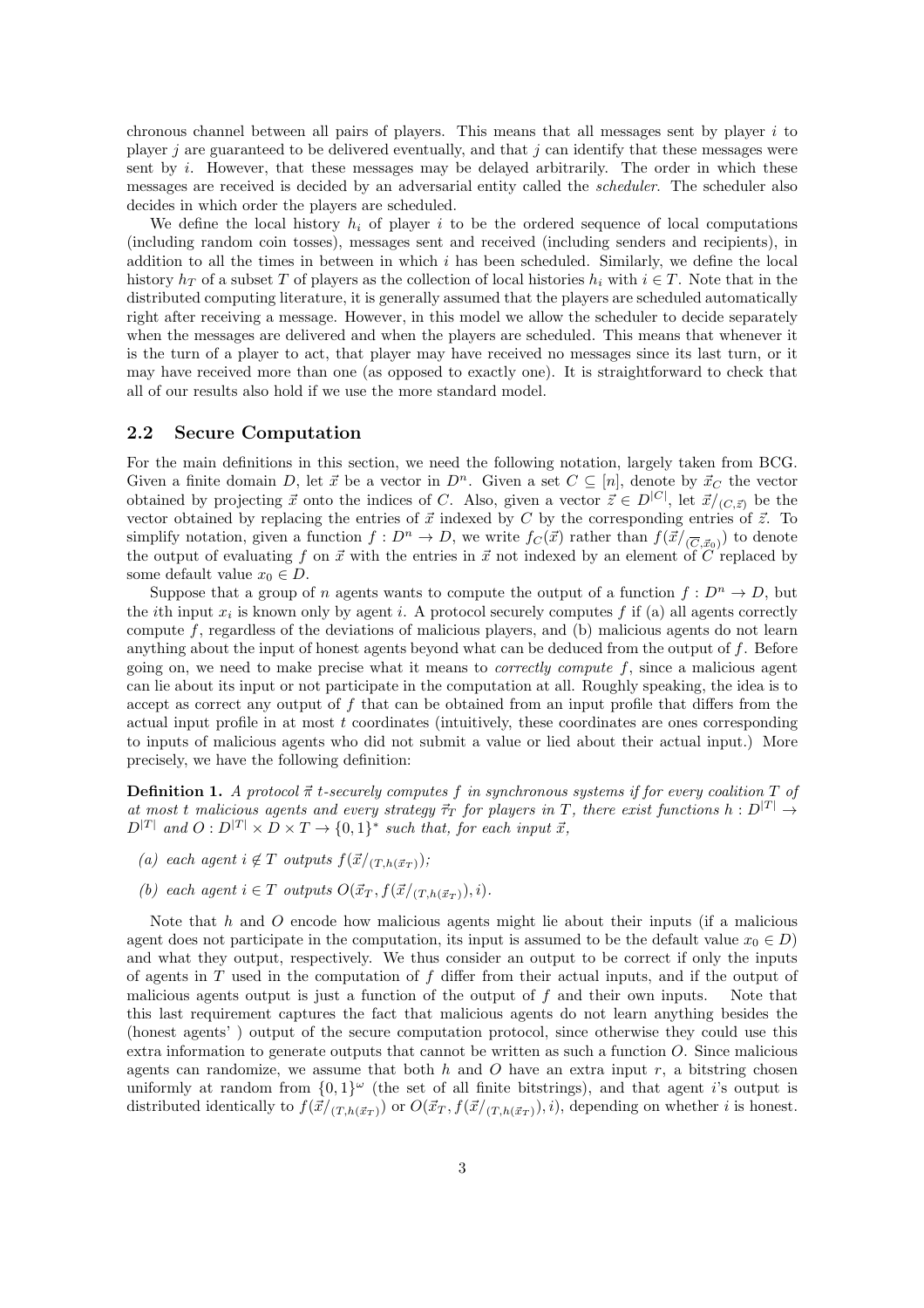(See Definition [2](#page-3-0) for the more standard formalization of this property.) BGW proved the following result:

**Theorem 1.** [\[Ben-Or, Goldwasser, and Wigderson 1988\]](#page-18-4) If D is a finite domain,  $n > 3t$ , and f:  $D^n \to D$ , then there exists a protocol  $\vec{\pi}$  that t-securely computes f in synchronous systems.

Subtleties introduced by asynchrony make the definition of secure computation slightly more involved in asynchronous systems. In asynchronous systems, as is standard, we assume that there is a scheduler with its own strategy  $\sigma_e$  that decides the order in which agents act and how long it takes for a message to be delivered. As pointed out by ADGH, malicious agents can effectively communicate with the scheduler, so we can assume that the adversary and malicious agents are all controlled by a single entity. We call this entity the *adversary*; we define it as a tuple  $A = (T, \vec{\tau}_T, \sigma_e)$ consisting of the set T of malicious agents, their strategy  $\vec{\tau}_T$ , and the scheduler's strategy  $\sigma_e$ . The existence of such adversaries implies that there are deviations that are possible in asynchronous systems that are not possible in synchronous systems; specifically, the scheduler can delay a subset of agents until the other agents terminate the protocol. If the number of agents delayed is less than the number of malicious agents that the protocol tolerates, delayed honest agents are indistinguishable from malicious agents that never engage in the communication, and thus the remaining agents must be able to terminate regardless of the delay. Since the inputs of delayed honest agents are not taken into consideration, the adversary can choose a set  $C \subseteq [n]$  of size at least  $n - t$  and force the computation to ignore the inputs of agents not in C.

To define asynchronous secure computation, BCG introduced another type of adversary that they called a *trusted-party adversary*. A *t*-trusted-party adversary is defined as a quadruple  $A =$  $(T, h, c, O)$  where

- $T$  is the set of malicious agents;
- $h: D^{|T|} \times \{0,1\}^{\omega} \to D^{|T|}$  is the input substitution function;
- $c: D^{|T|} \times \{0,1\}^\omega \to \{C \subseteq [n] \mid |C| \geq n-t\}$  is a subset of agents (intuitively, the ones whose inputs are taken into consideration);
- $O: D^{|T|} \times \{0,1\}^\omega \times D \times T \to \{0,1\}^*$  is the output function for the malicious agents.

In the sequel, we use "trusted-party adversary" to refer to such a tuple  $(T, h, c, O)$ , and reserve the term adversary for a tuple of the form  $(A, \vec{T}_T, \sigma_e)$ , as defined earlier.

Given a function  $f: D^n \to D$ , a trusted-party adversary  $A = (T, h, c, O)$ , and an input vector  $\vec{x}$ , let  $C = c(\vec{x}_T, r)$  and  $\vec{y} = \vec{x}/(T, h(\vec{x}_T, r))$ . Intuitively, C is the set of agents whose inputs are considered and  $\vec{y}$  is the input profile obtained by replacing the actual inputs of agents in T with the output of h. The output of f with trusted-party adversary A and input  $\vec{x}$  is an n-vector of random variables  $\vec{\rho}(A, \vec{x}; f)$  such that

$$
\rho_i(A, \vec{x}; f) = \begin{cases} (C, f_C(\vec{y})) & \text{if } i \notin T \\ O(\vec{x}_B, r, f_C(\vec{y}), i) & \text{if } i \in T. \end{cases}
$$

Note that the outputs of trusted-party adversaries are analogous to the outputs of secure computation in the synchronous case, except that here we must take into account the subset  $C$  of agents that provide their inputs. In asynchronous systems, secure computation is defined as follows:

<span id="page-3-0"></span>**Definition 2** (Secure computation). Let  $f: D^n \to D$  be a function of n variables over some finite domain D. The protocol  $\vec{\sigma}$  t-securely computes f in an asynchronous setting if the following hold for all (standard) adversaries  $A = (T, \vec{\tau}_T, \sigma_e)$  with  $|T| \leq t$ :

- on all inputs, agents not in  $T$  terminate the protocol with probability 1;
- there exists a t-trusted-party adversary  $A^{tr} = (T, h, c, O)$  such that, for all inputs  $\vec{x} \in D^n$ , we have  $\vec{\sigma}(\vec{x}, A) \sim \vec{\rho}(A^{tr}, \vec{x}; f)$  (i.e.,  $\vec{\sigma}(\vec{x}, A)$  and  $\vec{\rho}(A^{tr}, \vec{x})$  are identically distributed).

In other words, a protocol  $\vec{\sigma}$  t-securely computes some function f if it terminates with probability 1 and there exists a trusted-party adversary such that that, for all inputs, gives the same distribution over outputs. BCG proved the following result.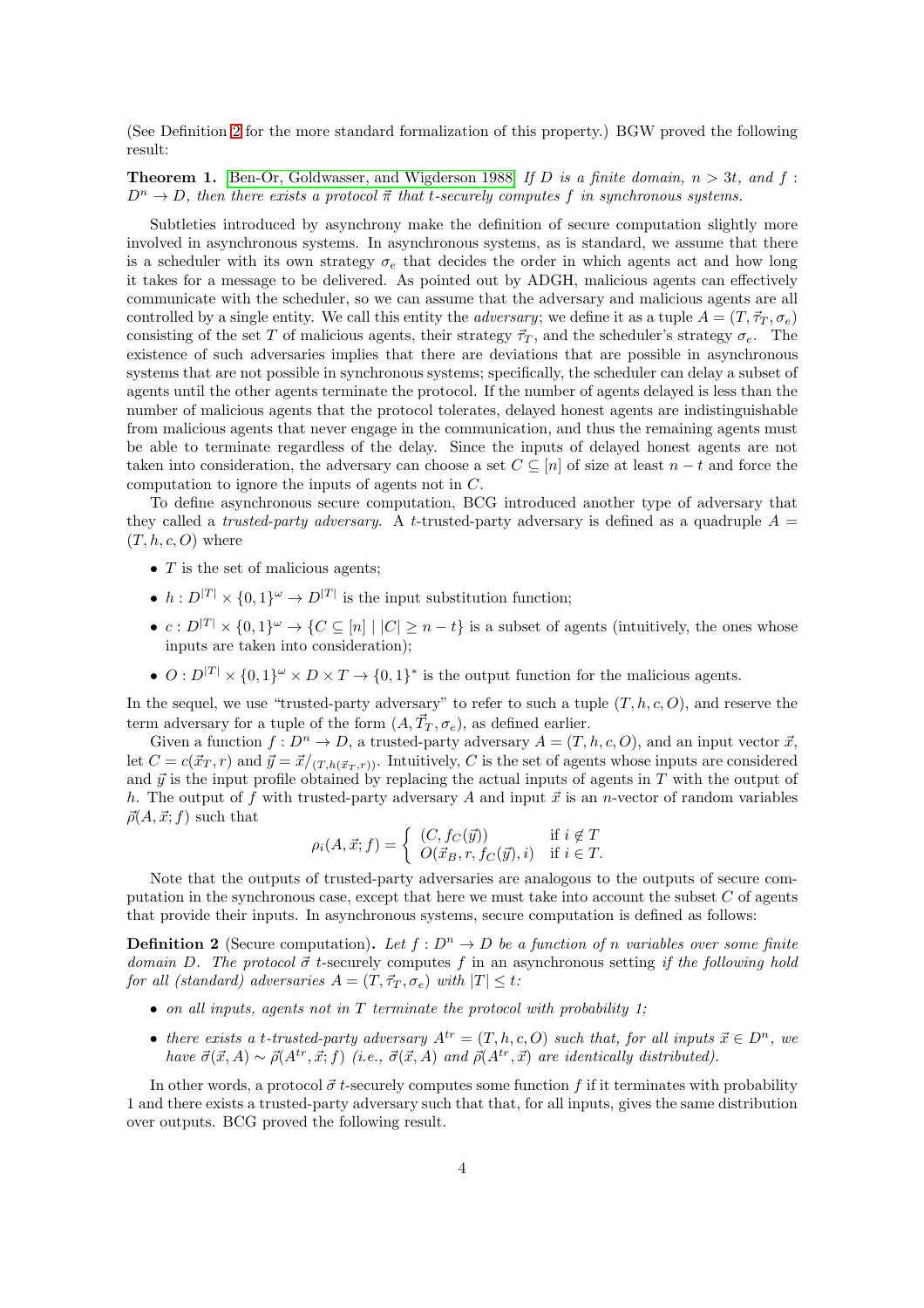<span id="page-4-1"></span>**Theorem 2.** [\[Ben-Or, Canetti, and Goldreich 1993\]](#page-18-1) If D is a finite domain,  $n > 4t$ , and  $f : D<sup>n</sup> \rightarrow$ D, then there exists a protocol  $\vec{\pi}$  that t-securely computes f in asynchronous systems.

### <span id="page-4-0"></span>2.3 Weaker Notions of Secure Computation

Note that the  $T$  in the second condition of Definition [2,](#page-3-0) that is, the  $T$  in the trusted-party adversary  $(T, h, c, O)$ , is the same as the T in the adversary. This is also true in the BGW definition of t-secure computation. While we believe that this was also the intention of BCG, their definition simply says that that there exists a t-trusted-party adversary, without specifying  $T$  (the set of malicious agents) that satisfies the second bullet of Definition [2.](#page-3-0) Taking this definition seriously leads to a slightly weaker notion of secure computation that we call *t-weak secure computation*, which is defined just as t-secure computation except that the t-trusted-party adversary  $A^{tr}$  may involve any subset  $T'$ of malicious agents such that  $|T'| = t$  and  $T' \supseteq T$ , as opposed to consisting of the same set T of malicious agents as A.

We show next that t-weak secure computation is strictly weaker than the standard notion of secure computation. To do so, first we introduce an intermediate notion of secure computation called *t-strict secure computation*; it is defined just as *t*-secure computation, except that we require only that the properties are satisfied for adversaries of size exactly t (i.e., for  $|T| = t$ ). As we mentioned in the introduction, somewhat surprisingly, t-strict secure computation is strictly weaker than  $t$ -secure computation, but, as we show next, it is actually equivalent to  $t$ -weak secure computation.

#### Theorem 3.

- (a) If a protocol  $\vec{\pi}$  t-securely computes a function f, it also t-strictly securely computes f.
- (b) A protocol  $\vec{\pi}$  t-strictly securely computes a function f iff it t-weakly securely computes f.
- (c) If  $t > 1$  and  $n > 4t$ , there exists a function f on n variables and a protocol  $\vec{\pi}$  such that  $\vec{\pi}$ t-strictly securely computes f but does not t-securely computes f.

Proof. Part (a) follows immediately from the definition of secure computation and strict secure computation. For part (b), first suppose that a protocol  $\vec{\pi}$  t-stricly securely computes  $f : D^n \to$  $D^n$ . Given an adversary  $A = (T, \vec{\tau}_T, \sigma_e)$  with  $|T| \leq t$ , consider an adversary of the form  $A' =$  $(T \cup T', \vec{\tau}_T + \vec{\pi}_{T'}, \sigma_e)$  (Since the agents in T' play  $\vec{\pi}$ , they in fact do not deviate.) Because  $\vec{\pi}$ such that  $T \cap T' = \emptyset$  and  $|T \cup T'| = t$ . Since  $\vec{\pi}$  t-strictly securely computes f, there exists a trusted-party adversary  $A^{tr} = (T \cup T', h, c, O)$  such that  $\vec{\pi}(\vec{x}, A') = \vec{\rho}(A^{tr}, \vec{x}; f)$ . By construction,  $\vec{\pi}(\vec{x}, A') \sim \vec{\pi}(\vec{x}, A)$ , since the additional malicious agents in A' do not deviate from the protocol. Therefore,  $\vec{\pi}(\vec{x}, A) \sim \vec{\rho}(A^{tr}, \vec{x}; f)$ , so  $\vec{\pi}$  t-weakly securely computes f.

The converse is almost immediate from the definitions. Suppose that protocol  $\vec{\pi}$  t-weakly securely computes  $f: D^n \to D^n$  for some t. Given an adversary  $A = (T, \vec{\tau}_T, \sigma_e)$  with  $|T| = t$ , then, by assumption, there is a t-trusted-party adversary  $A' = (T, h, c, O)$  such that  $\vec{\pi}(\vec{x}, A') = \vec{\pi}(\vec{x}, A)$ .

For part (c), consider the following setup. Let  $\mathbb{F}_2$  be the field with domain  $\{0, 1\}$ . Given n and t such that  $t > 1$  and  $n > 4t$ , consider a function  $f: (\mathbb{F}_2)^{n^3} \to (\mathbb{F}_2)^{n^2}$  that does the following. Given the input  $(x^i, c^i, y^i, z^i) \in (\mathbb{F}_2)^{n^2}$  of each agent i, where  $x^i \in \mathbb{F}_2$ ,  $c^i \in (\mathbb{F}_2)^n$ ,  $y^i \in (\mathbb{F}_2)^{t-1}$ , and  $z^i$ consists of the remaining  $n^2 - n - t$  coordinates (which do not affect the function f; they are needed because in Definition [2,](#page-3-0) the input space of each agent must be the same as the output space of the function), let  $p_i \in \mathbb{F}_2[X]$  be the unique polynomial of degree  $t-1$  such that  $p_i(0) = x^i$  and  $p_i(j) = y^i_j$ for all  $j = 1, 2, \ldots, t - 1$ . The output of f is then  $\{p_i(j) + c_i^j\}_{i,j \in [n]}$ . In other words, f encodes the first coordinate of each agent's input using Shamir's agent secret sharing scheme [\[Shamir 1979\]](#page-19-1). The polynomial  $p_i$  that each agent i uses to do the encoding and the one-time pads  $c_i^j$  added by i to each of the shares are part of i's input, and not known by the other agents. However, a coalition T of t malicious agents can reconstruct the values  $p_i(j)$  for all  $i \in [n]$  and  $j \in T$ , and thus is able to reconstruct each  $x_i$  as well, since the agents in T know t points on each polynomial  $p_i$ , although no coalition of size strictly smaller than  $t$  knows those values.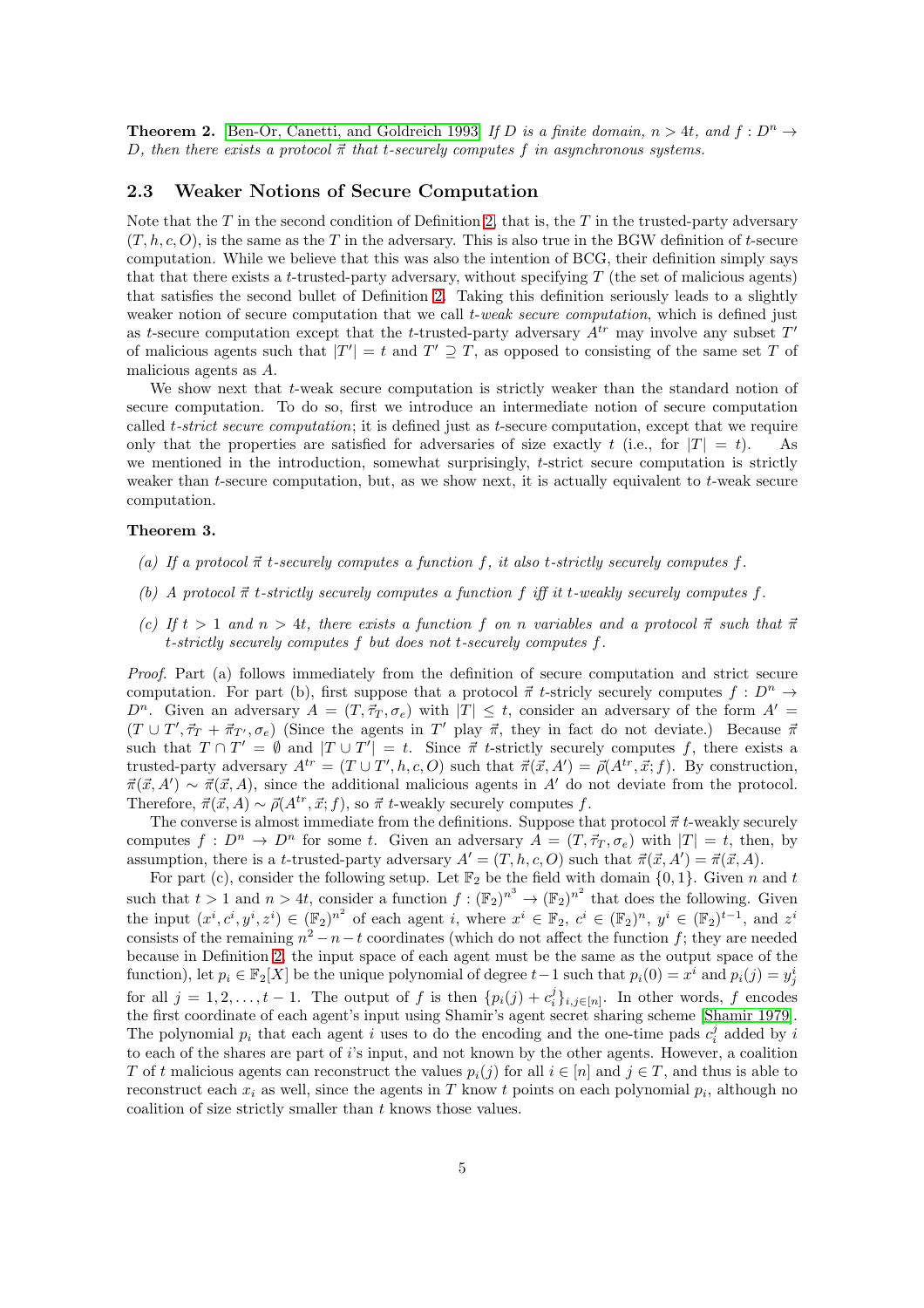Consider a protocol  $\vec{\pi}$  that consists of the following: each agent i performs its part of BCG's t-secure computation protocol to compute f and then, if i is included in the core set of the output, i broadcasts the first bit of its input. By the earlier argument, if the adversary is of size exactly  $t$ , it can reconstruct the first coordinate of the inputs of the agents in the core-set from the output of f and its own inputs, which means that the values broadcast after BCG's secure computation protocol do not give any extra information about the inputs of honest agents to the adversary. However, this is not true for smaller adversaries. Thus,  $\vec{\pi}$  t-strictly securely computes f, but does not t-securely compute  $f$ . П

## 2.4 Implementing mediators

We now formalize the notion of  $(k, t)$ -robust equilibrium. Recall that in this setting, there are three games, an underlying game  $\Gamma$  for *n* players, which is technically a *Bayesian game*, a mediator game  $\Gamma_d$ , and a communication game  $\Gamma_{ACT}$ . In a Bayesian game, players have inputs, and their payoff depends on the profile of moves made and the input profile. The set of players is the same in all three games, except that in the mediator game, there is also a mediator, who can be viewed as a special non-strategic player (i.e., there is no utility function for the mediator) and uses a commonly-known strategy, denoted  $\sigma_d$ . In the mediator game, the players just communicate with the mediator (although deviating or malicious players are allowed to communicate with each other). In the communication game, they communicate among themselves using a point-to-point network. After communicating in the mediator game and the communication game, the players make a move in the underlying game Γ, and get payoffs as in Γ. As is standard, we use  $\vec{\sigma} := (\sigma_1, \ldots, \sigma_n)$  to denote a strategy profile for n players in which each player i plays  $\sigma_i$ ; we use  $\vec{\sigma} + \sigma_d$  to denote the strategy profile for n players and a mediator in which each player i plays  $\sigma_i$  and the mediator plays  $\sigma_d$ ; finally, we use  $(\sigma_{-T}, \tau_T)$  to denote the strategy where each player  $i \notin T$  uses the strategy  $\sigma_i$ while  $j \in T$  uses the strategy  $\tau_i$ .

In this game-theoretic setting, we are interested in protocols that are  $(k, t)$ -robust. To define  $(k, t)$ -robustness, we need two preliminary definitions.

**Definition 3.** Given a game  $\Gamma$ , a strategy profile  $\vec{\sigma}$  is t-immune if for all subsets T of size at most t and all strategies  $\vec{\tau}_T$  for players in  $T u_i(\vec{\sigma}_-T, \vec{\tau}_T) \geq u_i(\vec{\sigma})$  for all  $i \notin T$ , where  $u_i(\vec{\sigma})$  is the payoff of player i when players play  $\vec{\sigma}$ .

Intuitively, a strategy profile is a t-immune equilibrium if no subset of at most  $t$  players can decrease the payoff of other players by deviating,

**Definition 4.** A strategy profile  $\vec{\sigma}$  is a  $(k, t)$ -resilient (resp., strongly  $(k, t)$ -resilient) equilibrium of a game  $\Gamma$  if, for all disjoint subsets K and T of sizes at most k and t, respectively, and all strategy profiles  $\vec{\tau}_{K\cup T}$  for players in  $K\cup T$ ,  $u_i(\vec{\sigma}_{-(K\cup T)}, \vec{\tau}_{K\cup T}) \leq u_i(\vec{\sigma}_{-T}, \vec{\tau}_T)$  for some (resp., for all)  $i \in K$ .

Intuitively, a strategy protocol is a  $(k, t)$ -resilient if no subset of at most k players can all increase their payoffs, even if they can collude with up to t malicious players. It is a strong  $(k, t)$ -resilient equilibrium if not even one player in the set can increase its payoff.

**Definition 5.** A strategy profile is a  $(k, t)$ -robust (resp., strongly  $(k, t)$ -robust) equilibrium in a qame  $\Gamma$  if it is t-immune and a  $(k, t)$ -resilient (resp., strongly  $(k, t)$ -resilient) equilibrium.

The notion of  $(k, t)$ -robustness was introduced by Abraham, Dolev, Gonen and Halpern [\[2006\]](#page-18-5), who also proved the following:

**Theorem 4.** [\[Abraham, Dolev, Gonen, and Halpern 2006\]](#page-18-5) If  $\vec{\sigma} + \sigma_d$  is a  $(k, t)$ -robust equilibrium for a synchronous game  $\Gamma_d$  that extends some game  $\Gamma$  and  $n > 3(k+t)$ , then there exists a  $(k, t)$ -robust equilibrium  $\vec{\sigma}_{ACT}$  for  $\Gamma_{ACT}$  such that, for all input profiles, the distribution over outcomes induced by  $\vec{\sigma} + \sigma_d$  is identical to that induced by  $\vec{\sigma}_{ACT}$ .

ADGH proved an analogous result for asynchronous systems. Making the statement precise required a little care since, even for a fixed input, the output distribution induced by a protocol depends on the scheduler. This observation motivates the following definition.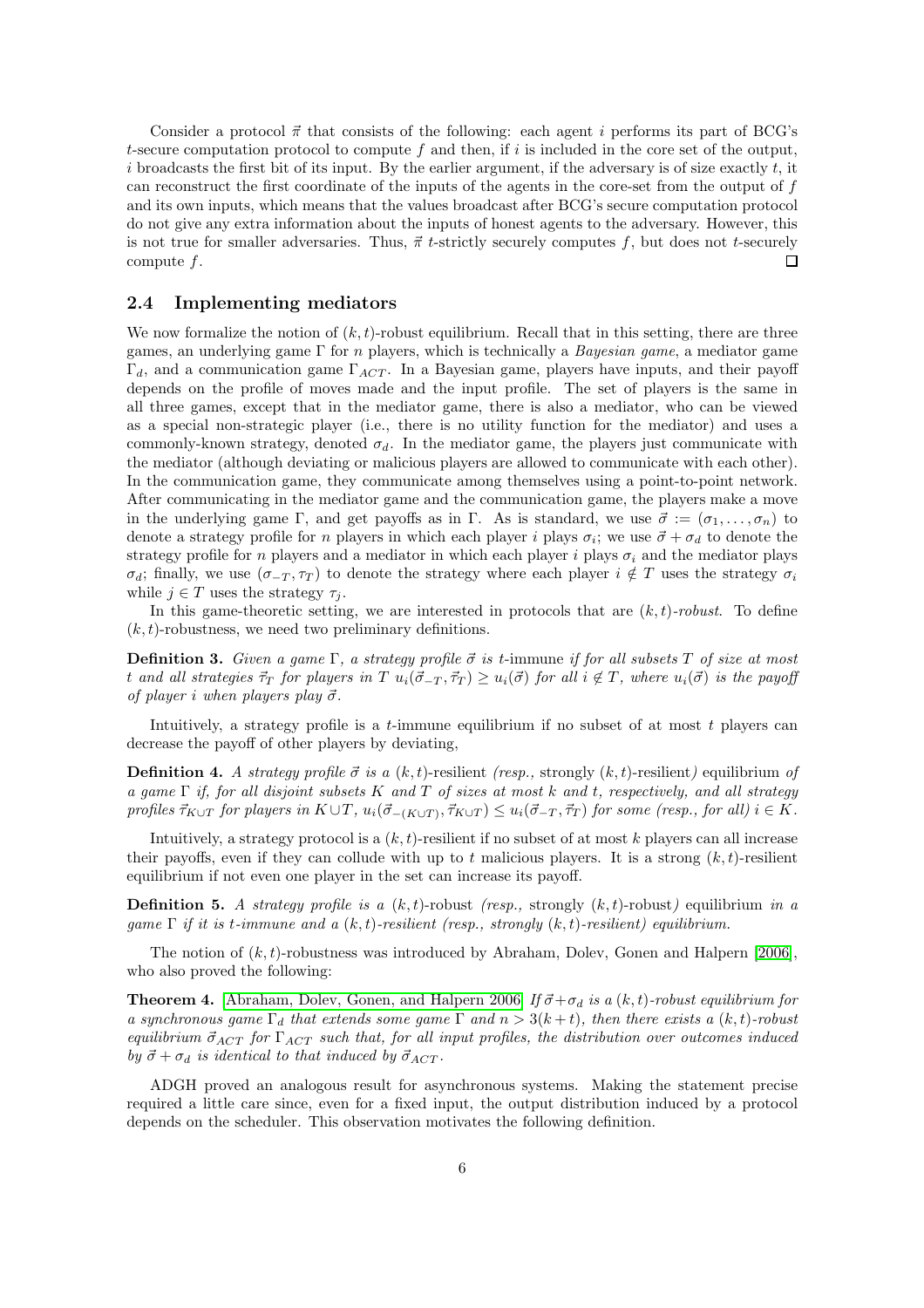**Definition 6.** Protocol  $\vec{\sigma}$  implements protocol  $\vec{\tau}$  in an asynchronous network if, for all input profiles  $\vec{x}$  and all schedulers  $\sigma_e$ , there exists a scheduler  $\sigma'_e$  such that the distribution over output profiles induced by  $\vec{\sigma}$  with input profile  $\vec{x}$  and scheduler  $\sigma_e$  is identical to the distribution over output profiles induced by  $\vec{\tau}$  with input profile  $\vec{x}$  and scheduler  $\sigma'_{e}$ .

Essentially, this definition says that  $\vec{\sigma}$  implements  $\vec{\tau}$  if, for all input profiles  $\vec{x}$ , the set of possible output distributions of  $\vec{\sigma}$  is the same as that of  $\vec{\tau}$ .

<span id="page-6-0"></span>**Theorem 5.** [\[Abraham, Dolev, Geffner, and Halpern 2019\]](#page-18-0) If  $\vec{\sigma} + \sigma_d$  is a  $(k, t)$ -robust strategy for an game  $\Gamma_d$  that extends some game  $\Gamma$  and  $n > 4(k+t)$ , then there exists a  $(k, t)$ -robust protocol  $\vec{\sigma}_{ACT}$  for  $\Gamma_{ACT}$  that implements  $\vec{\sigma} + \sigma_d$ .

It is easy to t-securely compute a function  $f$  with the help of a mediator: Each player sends its input to the mediator, the mediator waits until it receives an input from at least  $n - t$  agents (in synchronous systems it just waits one round), then it computes the output of f given the input of the players, and sends it to all players. However, despite the fact that we think of t-secure computation in terms of mediators, it is not obvious that Theorem [2](#page-4-1) follows from Theorem [5,](#page-6-0) due to the differences between the definitions of  $(k, t)$ -robustness and secure computation. At the end of Section [6,](#page-9-0) we sketch how to reduce t-secure computation to implementing  $(t, 0)$ -robust strategies in mediator games.

## 3 Main Results

In this paper we show that the bound in Theorem [5](#page-6-0) is tight:

**Theorem 6.** If  $k + t + 1 < n \leq 4k + 4t$  there exists a  $(k, t)$ -robust (resp., strongly  $(k, t)$ -robust) strategy profile  $\vec{\sigma} + \sigma_d$  for n players and a mediator such that there is no  $(k, t)$ -robust (resp., strongly  $(k, t)$ -robust) strategy profile  $\sigma_{ACT}$  that implements  $\vec{\sigma} + \sigma_d$ .

The proof of Theorem [14](#page-10-0) is divided in two parts.

## 3.1 Case 1:  $3k + 3t \le n \le 4k + 4t$

Here, we show that that  $(k + t)$ -strictly securely computing a function f reduces to implementing a  $(k, t)$ -robust strategy  $\vec{\sigma} + \sigma_d$  for some game  $\Gamma^{f,k,t}$ . To make this precise, we need the following definition:

**Definition 7.** If  $g : A \rightarrow B$ , and  $\sigma$  is a strategy that plays actions in A, then  $g(\sigma)$  is the strategy that is identical to  $\sigma$  except that each action  $a \in A$  is replaced by  $g(a) \in B$ . If  $\vec{\sigma}$  is a strategy profile where each player i plays actions in A, then  $q(\vec{\sigma}) = (q(\sigma_1), \ldots, q(\sigma_n)).$ 

**Theorem 7.** If  $f: D^n \to D$ , D is a finite domain, and  $2(k + t) < n$ , then there exists a game  $\Gamma_d^{f,k,t}$  in which all players have the same set A of possible actions, a function  $g : A \to D$ , and a  $(k, t)$ -robust strategy (resp., strongly  $(k, t)$ -robust strategy)  $\vec{\sigma} + \sigma_d$  for n players and the mediator in  $\Gamma_d^{f,k,t}$  such that if  $\vec{\sigma}_{ACT}$  is  $(k,t)$ -robust implementation (resp., strongly  $(k,t)$ -robust implementation) of  $\vec{\sigma} + \sigma_d$ , then  $g(\vec{\sigma}_{ACT})$   $(k + t)$ -strictly securely computes f.

Theorem [13](#page-9-1) shows that being able to implement all  $(k, t)$ -robust mediators with n players implies that all functions on n variables can be  $(k+t)$ -strictly securely computed. The proof of Theorem [14](#page-10-0) for  $3(k+t) \leq n \leq 4(k+t)$  follows from the fact that if  $3(k+t) \leq n \leq 4(k+t)$  there exist functions that cannot be  $(k + t)$ -weakly securely computed:

### Theorem 8.

(a) If  $n > 4t$  or  $n \leq 2t$ , every function  $f : D^n \to D$  can be t-weakly securely computed in asynchronous systems.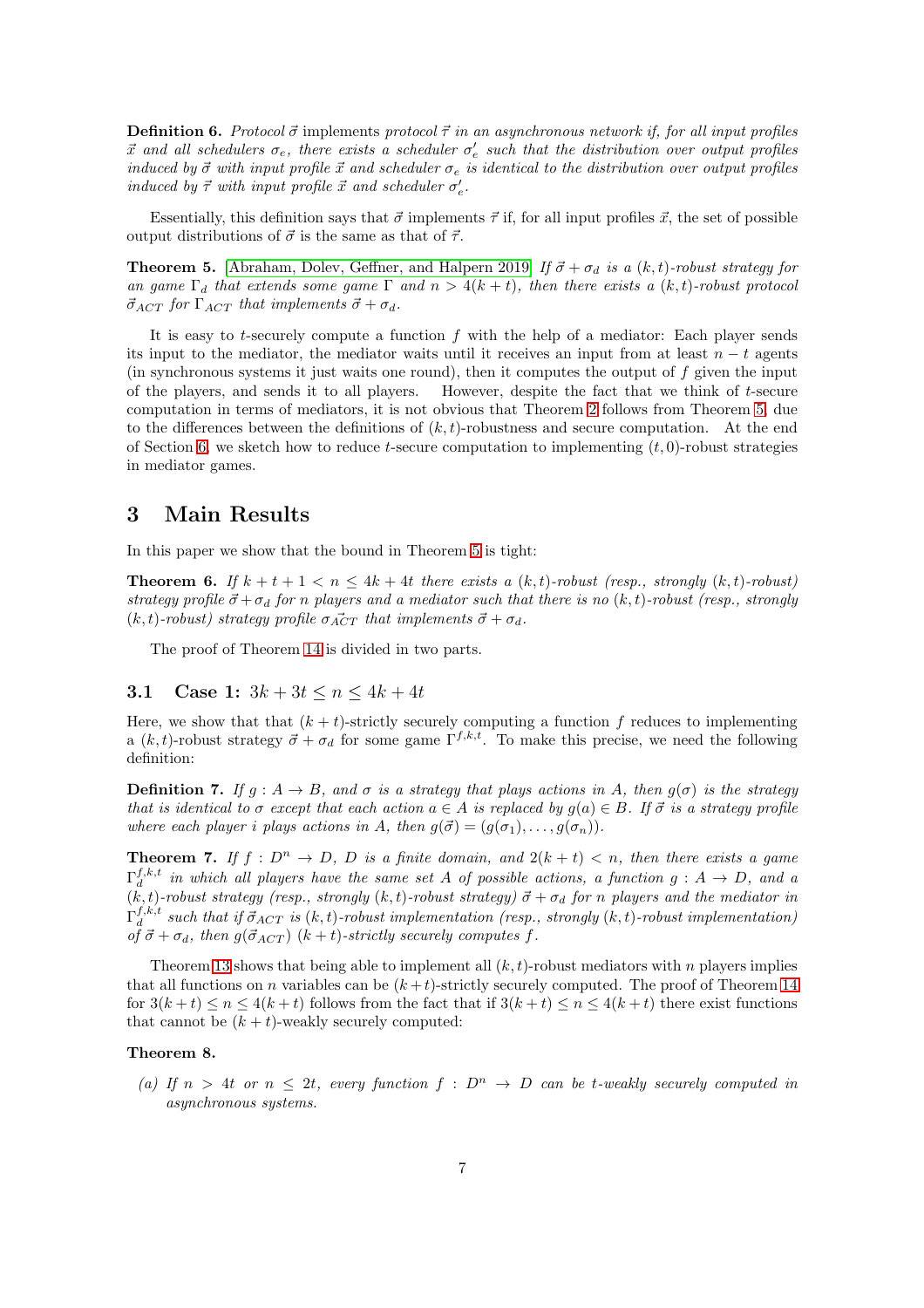(b) If  $3t \leq n \leq 4t$ , there exists a domain D and a function  $f: D^n \to D$  that cannot be t-weakly securely computed in asynchronous systems.

The proof of Theorem ?? is given in Section [4.](#page-7-0) A slight variation of the proof provides a simple proof for the well-known lower bound for secure computation on asynchronous systems:

#### Theorem 9.

- (a) If  $n > 4t$  or  $n \leq t$ , for all domains D, every function  $f: D^n \to D$  can be t-securely computed in asynchronous systems.
- (b) If  $t < n \leq 4t$  there exists a domain D and a function  $f : D^n \to D$  that cannot be t-securely computed in asynchronous systems.

## 3.2 Case 2:  $k + t + 1 < n < 3k + 3t$

If  $k + t + 1 < n < 3k + 3t$  we show that implementing  $(k + t)$ -resilient weak consensus with n players can be reduced to implementing  $(k, t)$ -robust mediators:

**Theorem 10.** If  $n > k + t + 1$ , then there exists a game  $\Gamma_d^{k,t}$  in which all players have the same **Theorem 10.**  $I_j$   $n > n + i + 1$ , then there exists a game  $I_d$  in unter all players have the same set A of possible actions, a function  $g : A \rightarrow \{0,1\}$ , and a  $(k,t)$ -robust (resp., strongly  $(k,t)$ -robust) strategy  $\vec{\sigma} + \sigma_d$  for n players and the mediator in  $\Gamma_d^{k,t}$  such that if  $\vec{\sigma}_{ACT}$  is a  $(k,t)$ -robust (resp., strongly (k, t)-robust) implementation of  $\vec{\sigma} + \sigma_d$ , then  $g(\vec{\sigma}_{ACT})$  is a (k + t)-resilient implementation of weak consensus.

The proof of Theorem [14](#page-10-0) for  $k + t + 1 \le n \le 3(k + t)$  follows from Lamport's lower bound for weak consensus [?].

# <span id="page-7-0"></span>4 Proof of Theorems [12](#page-8-0) and [11](#page-8-1)

In this section we prove the  $n > 4t$  lower bound for t-secure computation (also proved or claimed in [\[Abraham, Dolev, and Stern 2020;](#page-18-2) [Ben-Or, Kelmer, and Rabin 1994;](#page-18-3) [Canetti 1996\]](#page-19-0)), which we strengthen slightly by showing that it applies to t-weak secure computation.

Our proof is similar to that of Canetti [\[1996\]](#page-19-0) at a high level: We construct a function  $f$  with four inputs, the scheduler schedules the agents so that the fourth agent never gets to participate in the computation, and one of the three remaining agents is malicious and manages to trick the other two participating agents into outputting something inappropriate. Canetti then claims that conversations between agents (where a conversation is just the collection of messages sent by two given agents) must be independent of the inputs of the agents, agent 3 can send messages to agents 1 and 2 in such a way that agents 1 and 2 believe they should output different values. However, there are two significant problems with this approach:

- (a) First, the conversations between the agents might not be totally independent of their inputs, since they can depend on the output of the computation, and this ultimately does depend on the inputs. For example, agents can run Bracha's [\[1984\]](#page-18-7) consensus protocol (which tolerates t malicious agents if  $n > 3t$ ) after terminating the secure computation protocol to decide the output. This would guarantee that all honest agents output the same value at the end of the computation, so their conversations are certainly not independent.
- (b) Second, there is a more subtle issue when trying to simultaneously trick agents 1 and 2 into outputting some given values a and b, respectively. Even though Canetti proves that for the function f that he uses and a particular input  $\vec{x}$ , for each conversation  $h_{1,2}$  between 1 and 2, there is a protocol for player 3 that results in a conversation  $h_{1,3}$  between 1 and 3 such that 1 outputs a, and that for each conversation  $h_{1,2}$  between 1 and 2 there exists a protocol for player 3 that results in a conversation  $h_{2,3}$  between 2 and 3 such that 2 outputs b, there might not exist a protocol for agent 3 that results in 1 and 2 having conversation  $h_{1,3}$  and agents 2 and 3 having conversation  $h_{2,3}$  simultaneously. In fact, if a and b are different and agents run a consensus protocol as in (a), there is not.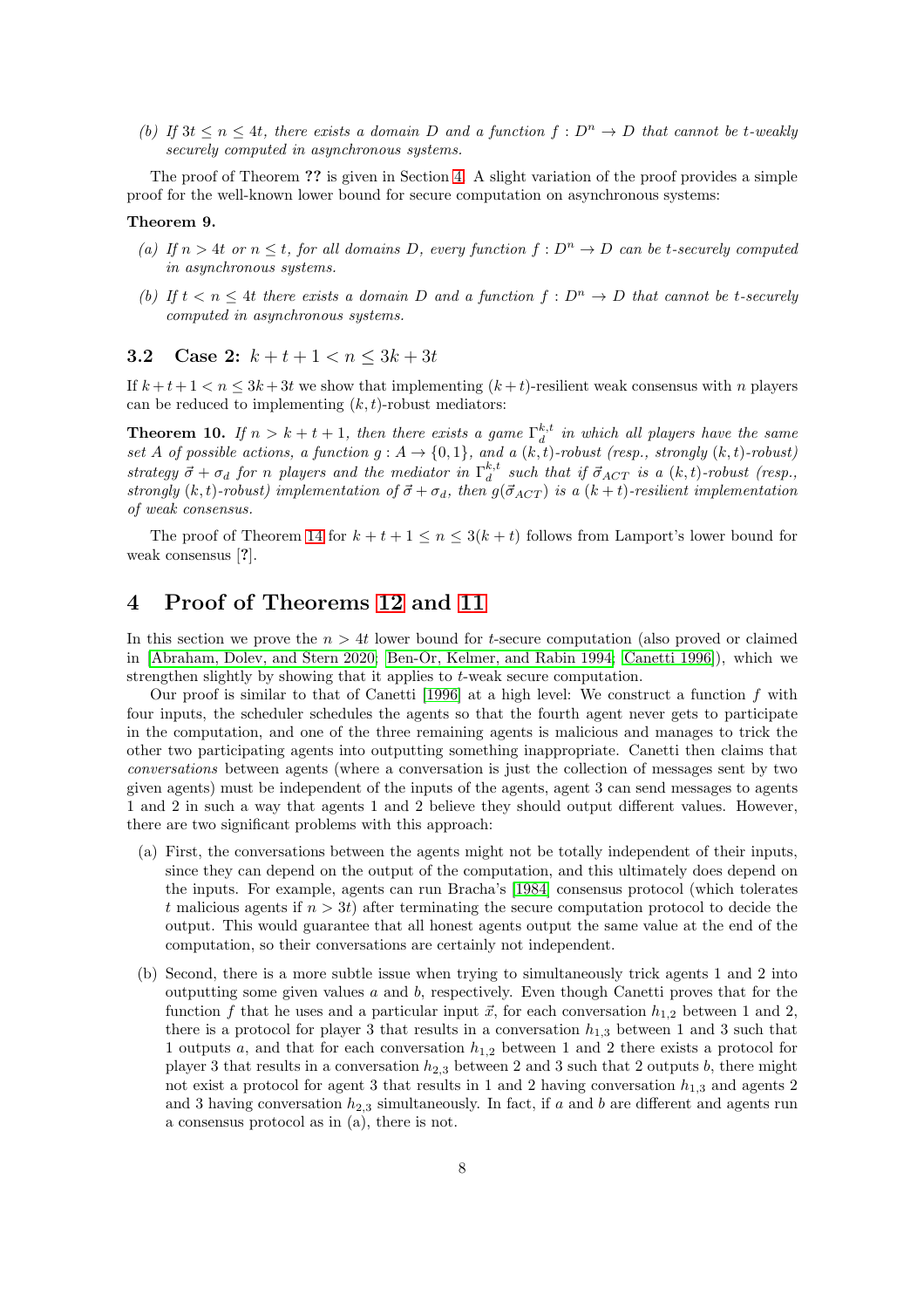Roughly speaking, we deal with these issues as follows. We prove that for our function  $f$ , a malicious agent can make all honest agents output the same incorrect value, and we show that in our case there does exist a conversation  $h_{1,2}$  between 1 and 2 such that agent 3 can trick both of them simultaneously, as desired (see Lemma [1\)](#page-11-0). Some of these techniques can also be applied to prove lower bounds for weak secure computation.

## 5 END

In this section we prove the  $n > 4t$  lower bound for t-secure computation (also proved or claimed in [\[Abraham, Dolev, and Stern 2020;](#page-18-2) [Ben-Or, Kelmer, and Rabin 1994;](#page-18-3) [Canetti 1996\]](#page-19-0)), which we strengthen slightly by showing that it applies to t-weak secure computation.

Our proof is similar to that of Canetti [\[1996\]](#page-19-0) at a high level: We construct a function  $f$  with four inputs, the scheduler schedules the agents so that the fourth agent never gets to participate in the computation, and one of the three remaining agents is malicious and manages to trick the other two participating agents into outputting something inappropriate. Canetti then claims that conversations between agents (where a conversation is just the collection of messages sent by two given agents) must be independent of the inputs of the agents, agent 3 can send messages to agents 1 and 2 in such a way that agents 1 and 2 believe they should output different values. However, there are two significant problems with this approach:

- (a) First, the conversations between the agents might not be totally independent of their inputs, since they can depend on the output of the computation, and this ultimately does depend on the inputs. For example, agents can run Bracha's [\[1984\]](#page-18-7) consensus protocol (which tolerates t malicious agents if  $n > 3t$ ) after terminating the secure computation protocol to decide the output. This would guarantee that all honest agents output the same value at the end of the computation, so their conversations are certainly not independent.
- (b) Second, there is a more subtle issue when trying to simultaneously trick agents 1 and 2 into outputting some given values a and b, respectively. Even though Canetti proves that for the function f that he uses and a particular input  $\vec{x}$ , for each conversation  $h_{1,2}$  between 1 and 2, there is a protocol for player 3 that results in a conversation  $h_{1,3}$  between 1 and 3 such that 1 outputs a, and that for each conversation  $h_{1,2}$  between 1 and 2 there exists a protocol for player 3 that results in a conversation  $h_{2,3}$  between 2 and 3 such that 2 outputs b, there might not exist a protocol for agent 3 that results in 1 and 2 having conversation  $h_{1,3}$  and agents 2 and 3 having conversation  $h_{2,3}$  simultaneously. In fact, if a and b are different and agents run a consensus protocol as in (a), there is not.

Roughly speaking, we deal with these issues as follows. We prove that for our function  $f$ , a malicious agent can make all honest agents output the same incorrect value, and we show that in our case there does exist a conversation  $h_{1,2}$  between 1 and 2 such that agent 3 can trick both of them simultaneously, as desired (see Lemma [1\)](#page-11-0). Some of these techniques can also be applied to prove lower bounds for weak secure computation.

#### <span id="page-8-1"></span>Theorem 11.

- (a) If  $n > 4t$  or  $n \leq t$ , for all domains D, every function  $f: D^n \to D$  can be t-securely computed in asynchronous systems.
- (b) If  $t < n \leq 4t$  there exists a domain D and a function  $f : D^n \to D$  that cannot be t-securely computed in asynchronous systems.

### <span id="page-8-0"></span>Theorem 12.

- (a) If  $n > 4t$  or  $n \leq 2t$ , every function  $f : D^n \to D$  can be t-weakly securely computed in asynchronous systems.
- (b) If  $3t \leq n \leq 4t$ , there exists a domain D and a function  $f: D^n \to D$  that cannot be t-weakly securely computed in asynchronous systems.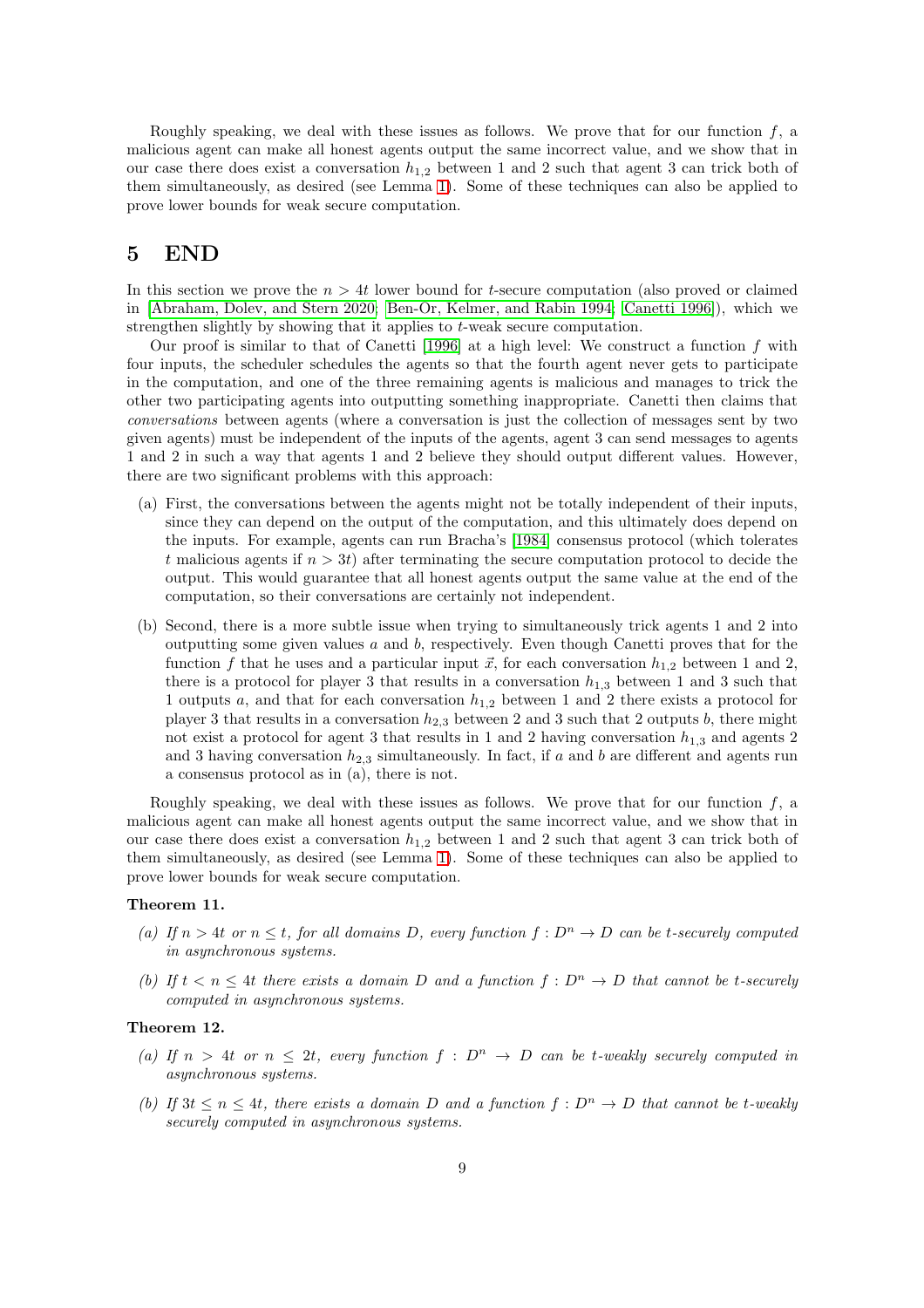To prove part (b) of Theorems [11](#page-8-1) and [12](#page-8-0) for  $3t \leq n \leq 4t$  we show that the majority function  $f^4: \{0,1,\perp\}^4 \to \{0,1,\perp\}$  that outputs 1 if there are at least as many inputs equal to 1 as inputs equal to 0, and outputs 0 otherwise, cannot be 1-weakly securely computed. In fact, we show that player 3 can get players 1 and 2 to output 1 even when all agents have input 0. The full proof can be found in Appendix [A.](#page-11-1)

# <span id="page-9-0"></span>6 Reducing  $(k+t)$ -Strict Secure Computation to Implementing a  $(k, t)$ -Robust Equilibrium

In this section we show that  $(k+t)$ -strictly securely computing a function f reduces to implementing a  $(k, t)$ -robust strategy  $\vec{\sigma} + \sigma_d$  for some game  $\Gamma_d^{f,k,t}$ . To make this precise, we need the following definition:

**Definition 8.** If  $g : A \to B$ , and  $\sigma$  is a strategy that plays actions in A, then  $g(\sigma)$  is the strategy that is identical to  $\sigma$  except that each action  $a \in A$  is replaced by  $g(a) \in B$ . If  $\vec{\sigma}$  is a strategy profile where each player i plays actions in A, then  $g(\vec{\sigma}) = (g(\sigma_1), \ldots, g(\sigma_n)).$ 

<span id="page-9-1"></span>**Theorem 13.** If  $f: D^n \to D$ , D is a finite domain, and  $2(k+t) < n$ , then there exists a game  $\Gamma_d^{f,k,t}$ in which all players have the same set A of possible actions, a function  $g : A \to D$ , and a  $(k, t)$ robust strategy (resp., strongly  $(k,t)$ -robust strategy)  $\vec{\sigma} + \sigma_d$  for n players and the mediator in  $\Gamma_d^{f,k,t}$ such that if  $\vec{\sigma}_{ACT}$  is a  $(k, t)$ -robust implementation (resp., strongly  $(k, t)$ -robust implementation) of  $\vec{\sigma} + \sigma_d$ , then  $g(\vec{\sigma}_{ACT})$   $(k + t)$ -strictly securely computes f.

The proof of Theorem [13](#page-9-1) is surprisingly nontrivial. Given a function  $f$ , it is easy to check that there is a  $(k, t)$ -robust strategy  $\vec{\sigma} + \sigma_d$  with a mediator that  $(k + t)$ -securely computes f, where we assume that actions in the mediator game have the form  $(o, tp)$ , where  $o$  is a possible output of  $f$ and tp is the player's self-declared type (i.e., whether the player is honest, rational, or malicious), honest players get a payoff of 1 if they all agree on a valid output of f and 0 otherwise, and selfdeclared rational players get a payoff of 1 if they disrupt the output of honest players: players send their inputs to the mediator, the mediator waits to receive  $n - k - t$  inputs, sends to every player the output of the computation (taking the remaining  $k + t$  inputs to be  $\perp$ ), and then the players play the output received. We would expect that any  $(k, t)$ -robust implementation of  $\vec{\sigma} + \sigma_d$  also  $(k + t)$ -securely computes f (without the mediator), but this is not the case. For example, if players perform a secure computation of f and, right after that, they broadcast their inputs, the resulting protocol would still be a  $(k, t)$ -robust implementation of  $\vec{\sigma} + \sigma_d$ . However, using this strategy, all rational and malicious players would learn the honest players outputs. This example shows that the game must somehow reward players that declare themselves to be rational if they manage to learn something that they shouldn't. A more detailed discussion of this issue, our solution, and a full proof of Theorem [13](#page-9-1) can be found in Appendix [B.](#page-13-0) As an immediate corollary of Theorems [12](#page-8-0) and [13,](#page-9-1) we get the desired lower bound for implementing mediators.

<span id="page-9-2"></span>Corollary 1. If  $3k + 3t \le n \le 4k + 4t$  there exists a  $(k, t)$ -robust (resp., strongly robust) protocol  $\vec{\sigma}+\sigma_d$  for n players and a mediator such that there is no  $(k, t)$ -robust (resp., strongly robust) protocol  $\vec{\sigma}_{ACT}$  that implements  $\vec{\sigma} + \sigma_d$ .

# 7 The Lower Bound on Implementing Mediators

In the previous section, we showed that  $(t + k)$ -strict secure computation can be reduced to implementing certain  $(k, t)$ -robust (or strongly robust) strategies, and thus that if  $3(t+k) \le n \le 4(t+k)$ , then there exist  $(k, t)$ -robust (resp., strongly robust) strategies with a mediator that cannot be implemented without a mediator. In this section, we use a different construction to extend this impossibility result to  $t + k + 1 < n \leq 3k + 3t$ . That is, we have the following strengthening of Corollary [1:](#page-9-2)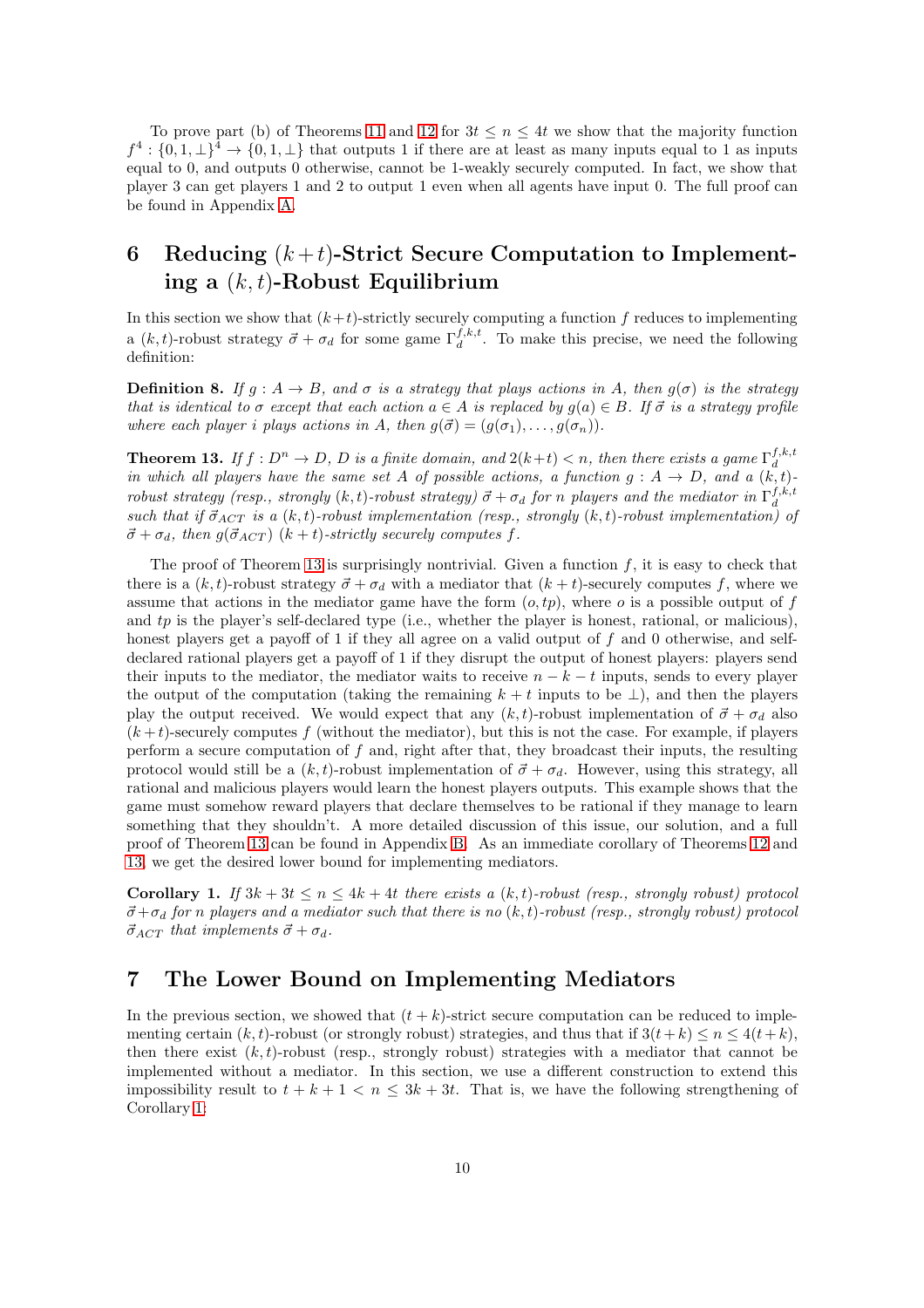<span id="page-10-0"></span>**Theorem 14.** If  $k + t + 1 < n \leq 4k + 4t$  there exists a  $(k, t)$ -robust (resp., strongly  $(k, t)$ -robust) strategy profile  $\vec{\sigma} + \sigma_d$  for n players and a mediator such that there is no  $(k, t)$ -robust (resp., strongly  $(k, t)$ -robust) strategy profile  $\sigma_{ACT}$  that implements  $\vec{\sigma} + \sigma_d$ .

Corollary [1](#page-9-2) shows that Theorem [14](#page-10-0) holds if  $3k+3t \leq n \leq 4k+4t$ . We prove the remaining cases by reducing weak consensus to implementing mediators, much like as we did in the previous section for secure computation.

<span id="page-10-1"></span>**Theorem 15.** If  $n > k + t + 1$ , then there exists a game  $\Gamma_d^{k,t}$  in which all players have the same set A of possible actions, a function  $g : A \to \{0,1\}$ , and a strongly  $(k, t)$ -robust strategy  $\vec{\sigma} + \sigma_d$  for n players and the mediator in  $\Gamma^{k,t}_d$  such that if  $\vec{\sigma}_{ACT}$  is a strongly  $(k,t)$ -robust implementation of  $\vec{\sigma} + \sigma_d$ , then  $g(\vec{\sigma}_{ACT})$  is a  $(k + t)$ -resilient implementation of weak consensus.

The proof of Theorem [15](#page-10-1) can be found in Appendix [C.](#page-17-0)

Since, as proved by Lamport [\[1983\]](#page-19-2), there are no  $(t + k)$ -resilient implementations of weak consensus if  $n \leq 3(t+k)$ , it follows from Theorem [15](#page-10-1) that Theorem [14](#page-10-0) holds for  $t+k+1 < n \leq 3k+3t$ as well, completing its proof.

# 8 Conclusion

We have shown that both  $(k+t)$ -secure computation and the problem of implementing a  $(k, t)$ -robust equilibrium with a mediator have a lower bound of  $n > 4k + 4t$ . Moreover, we have shown that this is also a lower bound for weaker notions of secure computation such as  $(k + t)$ -strict secure computation and  $(k + t)$ -weak secure computation. Finally, by considering a number of variants of the definition of secure computation, we also highlighted some of the subtleties in the definition.

ADGH showed that protocols can tolerate more malicious behavior if honest players can punish rational players if they are caught deviating. Honest players can perform this punishment by playing an action profile that results in all players getting an expected payoff that is worse than their payoff in equilibrium. Not all games have such a punishment profile, but ADGH showed that for games that do, every  $(k, t)$ -robust strategy with a mediator can be implemented if  $n > 3k + 4t$ . Finding a matching lower bound for this case remains an open problem.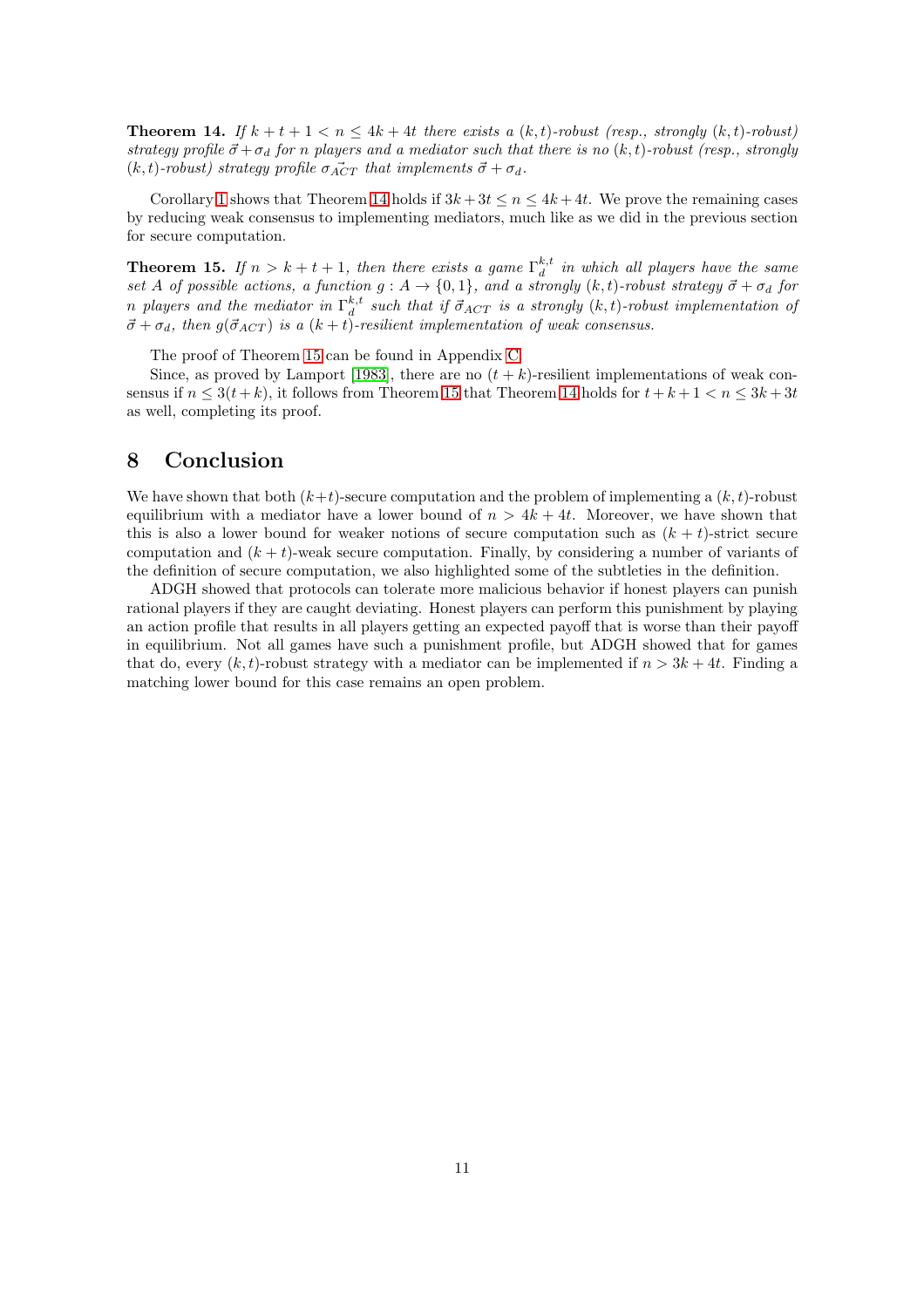# <span id="page-11-1"></span>A Proof of Theorems [11](#page-8-1) and [12](#page-8-0)

For Theorem [11\(](#page-8-1)a), note that if  $n > 4t$ , Theorem [2](#page-4-1) shows that every function  $f: D^n \to D$  can be t-securely computed, and thus t-weak securely computed as well. If  $n \leq t$ , let  $\perp$  be the input assigned to the agents that did not submit an input. It can be easily shown that the protocol where each agent sends no messages and outputs  $(\emptyset, f(\perp^n))$  t-securely computes f. Similarly, for Theorem [12\(](#page-8-0)a), it can be easily checked that if  $n \leq 2t$ , the protocol where each agent sends nothing and outputs  $([n-t], f(\perp^n))$  t-weak securely computes f.

For the lower bounds (Theorems [11\(](#page-8-1)b) and [12\(](#page-8-0)b)), we proceed as follows. Consider the function  $f^{n} : \{0,1,\perp\}^{n} \to \{0,1,\perp\}$  that essentially takes majority between 0 and 1: it outputs 1 if the number of agents with input 1 is greater or equal to the number of agents with input 0, otherwise it outputs 0. Players who do not submit an input are assumed to have input ⊥. We start by showing that  $f^4$  cannot be 1-weakly securely computed by four agents.

Suppose that  $f^4$  can be 1-weakly securely computed using a protocol  $\vec{\sigma}$ . Let  $\sigma_e^N$  be the scheduler that schedules agents 1, 2, and 3 cyclically, and right before scheduling an agent, it delivers the messages that were sent by the other agents the last time they were scheduled. After scheduling each of the first three agents N times, it schedules agent 4 as well, adding it to the cyclic order.

Given a history H, let  $\vec{x}_H$  denote the input profile of agents in H, let  $H_i$  denote agent i's local history in H, let  $H_e$  denote the scheduler's local history in H, and let  $H_{(i,j)}$  denote the *conversation* between agents i and j (i.e., the messages sent and received between i and j, in addition to the relative times at which  $i$  and  $j$  were scheduled). We can now prove essentially what BCG claimed to prove (although, as we said, this claim does not hold for the BCG construction).

<span id="page-11-0"></span>**Lemma 1.** There exist N and two (finite) histories H and H' of  $\vec{\sigma}$  where the scheduler uses  $\sigma_e^N$ ,  $\vec{x}_H = (1, 0, 1, 1), \, \vec{x}_{H'} = (0, 1, 1, 1),$  agents 1, 2, and 3 all output 1 in H, agent 4 is never scheduled in either H or H',  $H_{1,2} = H'_{1,2}$ , and  $H_e = H'_e$ .

To prove Lemma [1,](#page-11-0) we first need to prove what seems to be obvious: if all agents are honest, at most t agents have input 0, and  $n \geq 3t$ , then the output of a weakly secure computation of  $f^n$ will be 1. While this seems obvious (and is true), it is not quite so trivial. For example, it is not true if  $n = 3t - 1$ . In this case, if we consider a trusted-party adversary  $A = (T, c, h, O)$ , in which  $|T| = t$ , h replaces all inputs of malicious players with 0, and c chooses all t malicious players and  $t-1$  additional honest players, it is easy to check that the output of honest players is 0.

<span id="page-11-2"></span>**Lemma 2.** Let  $n \geq 3t$  and let  $\vec{\sigma}$  be a protocol that t-weakly securely computes  $f^n$ . Then for all schedulers, in all histories of  $\vec{\sigma}$  in which all agents are honest and at most t agents have input 0, all agents output 1.

*Proof.* Let S be the subset of agents that have input 0. Given a scheduler  $\sigma_e$ , consider an adversary  $A = (T, \vec{\tau}_T, \sigma_e)$  such that  $T \supseteq S$ ,  $|T| = t$ , and  $\vec{\tau}_T = \vec{\sigma}_T$  (so all the malicious agents follow protocol  $\vec{\sigma}$ ). By definition of t-weak secure computation, the output of honest agents with adversary A should be one that is possible with a trusted-party adversary of the form  $A' = (T, c, h, O)$ . However, no matter what the output C of c is, since  $|C| \ge n - t$ , there will be at least  $n - 2t$  honest agents in C, all of them with input 1. Since  $n \geq 3t$ , this suffices to guarantee that all players not in T output 1. Since malicious agents play  $\vec{\sigma}$ , they are indistinguishable from honest agents. Thus, if all agents are honest, all agents not in  $T$  output 1. To see that agents in  $T$  also output 1 if all players are honest, consider an adversary  $A'' = (T', \vec{\tau}_{T'}, \sigma_e)$  such that  $T' \cap T = \emptyset$ ,  $|T'| = t$  (such a set T' always exists since  $n \ge 3t$ , and  $\vec{\tau}_{T'} = \vec{\sigma}_{T'}$ . Since honest agents not in  $T \cup T'$  (note that  $[n] \setminus (T \cup T') \neq \emptyset$ ) have the same histories with  $A$  and  $A''$ , they must output the same value with both adversaries, and so must output 1 with adversary A''. By definition of t-weak secure computation, since  $|T'| = t$ , all agents not in T' must output the same value. Thus, since  $T \cap T' = \emptyset$ , all agents in T also output 1 with adversary  $A''$ . Again, since agents in  $T'$  are indistinguishable from honest agents, this implies that agents in  $T$  also output 1 if all agents are honest.  $\Box$ 

*Proof of Lemma [1.](#page-11-0)* By Lemma [2,](#page-11-2) there exists an integer  $N$  such that if agents 1, 2, and 3 are honest, with nonzero probability, they will output 1 with scheduler  $\sigma_e^N$  at or before the Nth time they are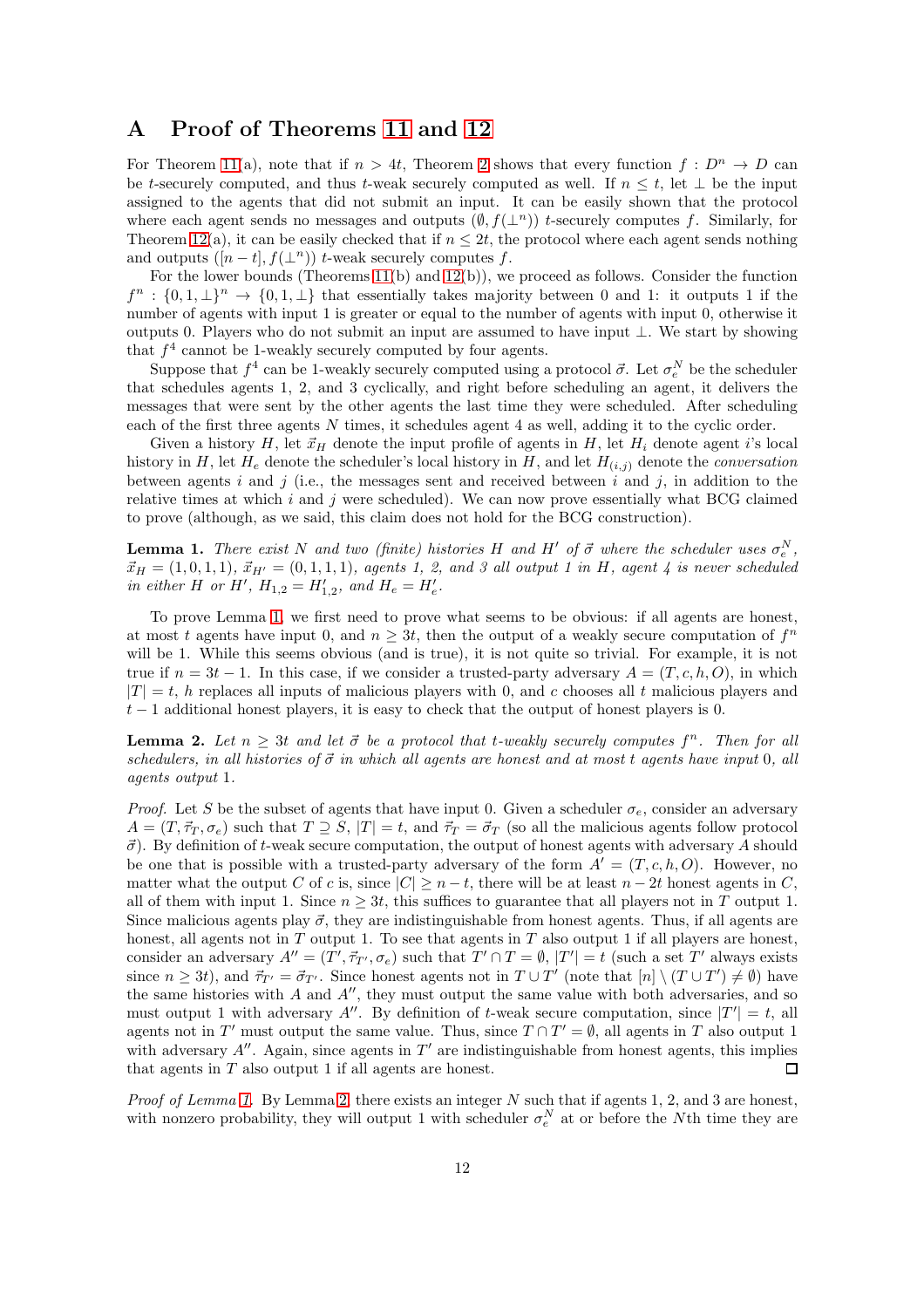scheduled. Let H be a history where the agents use  $\vec{\sigma}$ , the scheduler uses  $\sigma_e^N$ , the input is  $(1,0,1,1)$ , agents  $1, 2$ , and  $3$  are honest and have been scheduled at most  $N$  times and all three have outputted 1. By the properties of secure computation, in particular, the secrecy of the inputs, there must exist a history  $H''$  such that  $\vec{x}_{H''} = (1, 1, 0, 1), H''_1 = H_1$ , and  $H''_e = H_e$ . (Note that this means that we can assume, without loss of generality, that the scheduler uses strategy  $\sigma_e^N$ .) If this were not the case and agent 1 were malicious in  $H''$ , then it would know that the input profile can't be  $(1, 1, 0, 1)$  given histories  $H_1$  and  $H_e$ . (Recall that we can assume without loss of generality that the malicious agents can communicate with the scheduler.) Similarly, there exists a history  $H'$  with  $\vec{x}_{H'} = (0, 1, 1, 1)$  such that  $H'_2 = H''_2$  and  $H'_e = H''_e$ . The fact that the scheduler has the same local history in  $H, H'$ , and  $H''$  and that  $H_1 = H''_1$  and  $H''_2 = H'_2$  implies that  $H_{1,2} = H'_{1,2} (= H''_{1,2})$ , as desired. In more detail, since  $H'_2 = H''_2$ , agent 2 sends the same messages to and receives the same messages from agent 1 in  $H'$  and  $H''$ , so 1 receives the same messages from and sends the same messages to 2 in both  $H'$ and H''. Thus,  $H'_{1,2} = H''_{1,2}$ . A similar argument shows that  $H_{1,2} = H''_{1,2}$ .  $\Box$ 

Now suppose that agents have input profile  $\vec{x} = (0, 0, 0, 0)$ . We show that there exists a strategy  $\tau_3$  for agent 3 such that if all other agents play  $\vec{\sigma}$  and the scheduler plays  $\vec{\sigma}_e^N$ , then with non-zero probability, agents 1 and 2 output 1. This suffices to show that  $f<sup>4</sup>$  cannot be 1-weakly securely computed, since honest agents should output 0 when playing with any trusted-party adversary with at most one malicious agent.

**Lemma 3.** If the agents have input profile  $(0, 0, 0, 0)$ , then there exists a strategy  $\tau_3$  for agent 3 such that if all other agents play  $\vec{\sigma}$  and the scheduler plays  $\vec{\sigma}_{e}^{N}$ , then with non-zero probability, agents 1 and 2 output 1.

*Proof.* Let H and H' be the two histories guaranteed to exist by Lemma [1.](#page-11-0) The strategy  $\tau_3$  for agent 3 consists of sending agent 1 the messages that agent 3 sends to agent 1 in  $H'$  while sending agent 2 the messages that agent 3 sends to agent 2 in  $H$ . Suppose that agent 1 has the same random bits as in  $H'$ , while agent 2 has the same random bits as in  $H$ . An easy induction now shows that, in the resulting history, agent 1 will have history  $H'_1$  and agent 2 will have history  $H_2$  after each having been scheduled at most N times, using the fact that, as shown in Lemma [1,](#page-11-0)  $H_{12} = H'_{12}$ . Thus, by Lemma [1,](#page-11-0) agents 1 and 2 output 1 in this case. This contradicts the fact that  $\vec{\sigma}$  1-weakly securely computes  $f^4$ , since Lemma [2](#page-11-2) shows that, with input profile  $(0, 0, 0, 0)$ , all honest players  $\Box$ output 0.

It is straightforward to extend this argument to all n and t such that  $3t \leq n \leq 4t$ . Given n and t such that  $3t \leq n \leq 4t$ , we divide the agents into four disjoint sets  $S_1$ ,  $S_2$ ,  $S_3$ , and  $S_4$  such that  $0 < |S_i| \le t$  for all  $i \in \{1, 2, 3\}$  and  $0 \le |S_4| \le t$ . Consider a scheduler  $\sigma_e^N$  that schedules agents in  $S_1, S_2$  and  $S_3$  cyclically and, right before scheduling an agent, it delivers the messages that were sent by the other agents the last time they were scheduled. After scheduling each of the agents in  $S_1 \cup S_2 \cup S_3$  N times, it schedules the agents in  $S_4$  as well. Suppose that  $\vec{\sigma}$  is a strategy for n agents that *t*-securely computes  $f^n$ .

<span id="page-12-0"></span>**Lemma 4.** There exist N and two (finite) histories H and H' of  $\vec{\sigma}$  where the scheduler uses  $\sigma_e^N$ ,  $\vec{x}_H = (1_{S_1}, 0_{S_2}, 1_{S_3}, 1_{S_4}), \ \ \vec{x}_{H'} = (\vec{0}_{S_1}, \vec{1}_{S_2}, \vec{1}_{S_3}, \vec{1}_{S_4}), \ \text{agents in } S_1 \cup S_2 \cup S_3 \ \text{output 1 in } H, \ \text{agents in } S_1$  $S_4$  are never scheduled in either H or H',  $H_{S_1,S_2} = H'_{S_1,S_2}$  (which is the conversation between the agents in  $S_1$  and the agents in  $S_2$ ) and  $H_e = H'_e$ .

*Proof.* The proof is analogous to the proof of Lemma [1;](#page-11-0) the subsets  $S_1$ ,  $S_2$ ,  $S_3$ , and  $S_4$  play the roles of agents 1, 2, 3, and 4, respectively.  $\Box$ 

We now have the tools we need to prove Theorem [12\(](#page-8-0)b). Given  $H$  and  $H'$  from Lemma [4,](#page-12-0) consider a strategy  $\vec{\tau}_{S_3}$  for agents in  $S_3$  that consists of sending agents in  $S_1$  and  $S_2$  exactly the same messages they would send in  $H'$  and  $H$  respectively. Again, if agents have input  $\vec{0}$ , with non-zero probability, agents in  $S_2$  will eventually have history  $H_{S_2}$ , and thus will output 1, contradicting the assumption that  $\vec{\sigma}$  t-weakly securely computes  $f^n$ . This completes the proof of Theorem [12\(](#page-8-0)b).

The proof of Theorem [11\(](#page-8-1)b) follows similar lines. We start with an analogue of Lemma [2](#page-11-2) which holds for a larger range of values of n: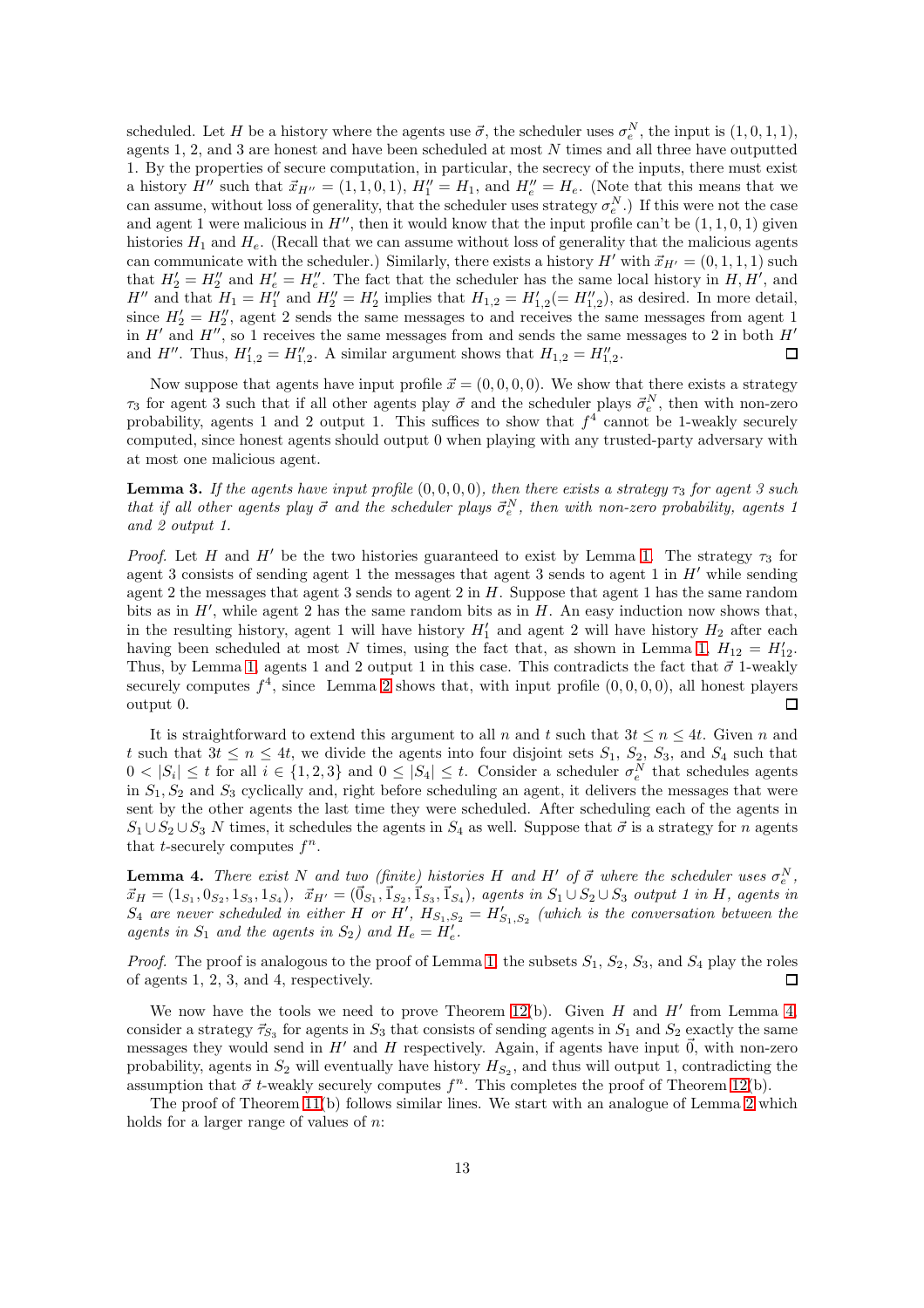<span id="page-13-1"></span>**Lemma 5.** Let  $n \geq t+2$  and  $\vec{\sigma}$  be a protocol that t-securely computes  $f^n$ . Then, in all histories of  $\vec{\sigma}$  in which all agents are honest and at most  $(n-t)/2$  agents have input 0, all agents output 1.

*Proof.* Given any scheduler  $\sigma_e$ , if all agents are honest, their output should be one that is possible with a trusted-party adversary of the form  $A = (\emptyset, c, h, O)$ . No matter what the output C of c is, at most  $(n-t)/2$  agents in C have input 0. Since  $|C| \geq n-t$ , at least half of the agents in C have input 1 and thus all honest agents output 1.  $\Box$ 

We also need the following technical result:

<span id="page-13-2"></span>**Lemma 6.** If  $t + 2 \leq n \leq 4t$  then

- (a)  $n \geq 3\lceil \frac{n-t}{3} \rceil$ ;
- $(b) \lceil \frac{n-t}{3} \rceil \leq \frac{n-t}{2}.$

*Proof.* If  $t + 2 \leq 4t$  then  $t > 0$ . To prove part (a), note that if  $t = 1$ , then n can be only 3 or 4. In both cases, the inequality is satisfied. If  $t \geq 2$  then  $\lceil \frac{n-t}{3} \rceil \leq \lceil \frac{n-2}{3} \rceil \leq \frac{n}{3}$ , from which the desired result immediately follows. To prove part  $(b)$ , let a and b be the two positive integers such that  $n-t = 3a + b$  with  $1 \le b \le 3$ . Then  $\lceil \frac{n-t}{3} \rceil = a + 1$  and  $\frac{n-t}{2} = \frac{3a+b}{2} = a + \frac{a+b}{2}$ . Since  $n-t \ge 2$ , then either  $a > 0$  or  $b > 1$ . Since  $b \ge 1$ , in both cases,  $a + 1 \le a + \frac{a+b}{2}$ .

Given n and t such that  $t + 2 \le n \le 4t$ , we divide the agents into four disjoint sets  $S_1, S_2, S_3, S_4$ such that  $|S_i| = \lceil \frac{n-t}{3} \rceil$  for  $i \leq 3$  and  $|S_4| \leq t$  (which is always possible, by Lemma [5\(](#page-13-1)a)). If  $n \geq t+2$ , then by Lemma [6\(](#page-13-2)b),  $\lceil \frac{n-t}{3} \rceil \leq \frac{n-t}{2}$ , and thus by Lemma [5,](#page-13-1) in all histories in which all agents are honest and have inputs  $(0_{S_1}, 1_{S_2}, 1_{S_3}, 1_{S_4})$ ,  $(1_{S_1}, 0_{S_2}, 1_{S_3}, 1_{S_4})$  or  $(1_{S_1}, 1_{S_2}, 0_{S_3}, 1_{S_4})$ , all the agents output 1. Reasoning analogous to that used in the proof of Theorem [12\(](#page-8-0)b) then shows that  $f^n$ cannot be t-securely computed for  $t + 2 \leq n \leq 4t$ .

It remains to deal with the case where  $n = t + 1$ . To show that there exist functions that cannot be t-securely computed if  $n = t + 1$ , we reduce t-resilient weak consensus to t-secure computation.

**Definition 9.** A protocol  $\vec{\sigma}$  for n agents is a t-resilient implementation of weak consensus if the following holds for all adversaries  $A = (T, \vec{\tau}_T, \sigma_e)$  with  $|T| \leq t$  and all histories:

- (a) All agents not in T output the same value.
- (b) If all agents are honest and have the same input x, all agents output x.

Lamport [\[1983\]](#page-19-2) showed that if  $n \leq 3t$  there is no t-resilient implementation of weak consensus. Thus, if there exists a reduction from t-resilient weak consensus to t-secure computation for  $n > t$ , then there are functions  $f: D^n \to D$  with  $n = t + 1$  that cannot be t-securely computed.

The reduction proceeds as follows: Consider a function  $g^n: \{0,1,\perp\} \to \{0,1,\perp\}$  such that  $g^n(\perp,\ldots,\perp) = \perp$ , and  $g^n(x_1,\ldots,x_n) = x_i$  if  $x_i \neq \perp$  and  $x_j = \perp$  for all  $j < i$ ; that is,  $g^n$  outputs the first non-⊥ value if there is one, and otherwise outputs ⊥. Suppose, by way of contradiction, that  $\vec{\sigma}$  t-securely computes  $g^n$ . Let  $\vec{\tau}$  be identical to  $\vec{\sigma}$ , except hat, whenever agent i would have output  $(C, v)$  with  $\sigma_i$ , it outputs v instead if  $v \neq \perp$ , and otherwise it outputs 0. By the properties of t-secure computation, all honest agents output the same value when using  $\vec{\tau}$ . Moreover, if all honest agents have input 0 or all of them have input 1, if  $n > t$ , then the output of the secure computation has the form  $(C, 0)$  or  $(C, 1)$ , respectively. Thus, if there exists a protocol that t-securely computes  $g<sup>n</sup>$  for  $n = t+1$ , then there exists also a t-resilient implementation of weak consensus for  $t+1$  agents, contradicting Lamport's result. This proves Theorem [11.](#page-8-1)

# <span id="page-13-0"></span>B Proof of Theorem [13](#page-9-1)

We prove Theorem [13](#page-9-1) only for the case of  $(k, t)$ -robustness; the proof in the case of  $(k, t)$ -strong robustness is identical.

A naive construction of  $\Gamma_d$  and  $\vec{\sigma} + \sigma_d$  proceeds as follows. The set of actions of each player consists of all possible outputs of a secure computation of f in addition to their type (more precisely,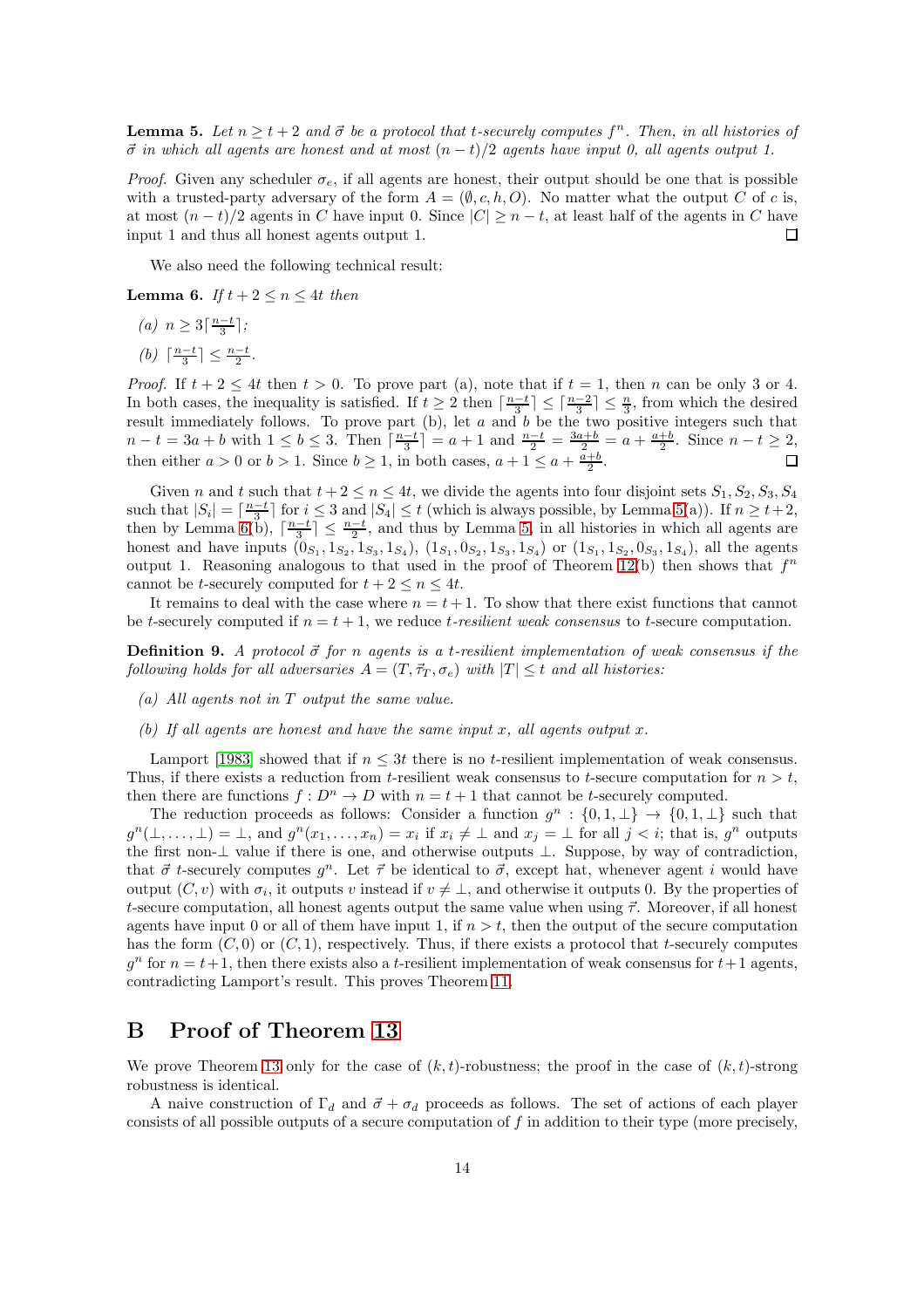actions are of the form  $(C, z, Q)$  with  $C \subseteq [n]$  and  $z \in D$  and  $Q \in \{H, R, M\}$ , where H stands for honest, R stands for rational, and M stands for malicious). If there is no subset S of at least  $n-k-t$ honest players such that players in S securely compute f, that is, every subset S of  $n - k - t$  players either do not all output the same value or they all output a value that is not a possible output of a secure computation of  $f$ , then rational players get a higher payoff and/or the honest players get a lower payoff. In  $\vec{\sigma} + \sigma_d$ , each player sends its input to the mediator when it is scheduled for the first time. The mediator waits until it receives the input  $x_i$  from a set C of players with  $|C| \ge n - k - t$ , then computes  $z := f_C(\vec{x})$  and sends  $(C, z, H)$  to all players. Players play  $(C, z, H)$  when they receive the message.

It would seem that any  $(k, t)$ -robust implementation of  $\vec{\sigma} + \sigma_d$  also  $(k + t)$ -strictly securely computes f. In fact, any  $(k + t)$ -secure computation of f is also a  $(k, t)$ -robust implementation of  $\vec{\sigma} + \sigma_d$ , but not all  $(k, t)$ -robust implementations  $(k + t)$ -securely compute f. As we suggested in the main text, consider a protocol  $\vec{\sigma}_{ACT}$  in which players perform BCG's  $(k + t)$ -secure computation protocol and broadcast their inputs immediately afterwards. It is easy to check that  $\vec{\sigma}_{ACT}$  is a  $(k, t)$ robust implementation of  $\vec{\sigma} + \sigma_d$  whenever  $n > 4(k + t)$ , but that  $\vec{\sigma}_{ACT}$  does not  $(k + t)$ -securely compute  $f$ , since it leaks the honest players' inputs to all other players.

This shows that it is necessary to somehow encode all information that malicious players can learn into the set of actions of  $\Gamma_d$  in such a way that they can increase their payoff if they manage to learn anything about the other players' inputs besides what can be learned from the output of the computation. The idea for doing this is that, besides the output, the action of each player should include a *quess* as to what the input profile  $\vec{x}$  is (they can also guess  $\perp$  if they have no guess). If a player i guesses correctly it receives an additional positive payoff  $q_i$ , while if it guesses wrong, its payoff decresses by 1. The value of  $q_i$  should be chosen in such a way that (a) it is never worthwhile deviating if  $i$  is not able to learn anything besides the output, and (b) it is always worthwhile deviating if i is able to learn something (otherwise,  $\vec{\sigma}_{ACT}$  may not  $(k + t)$ -strictly securely compute f even if it is  $(k, t)$ -robust, as in the example above). Given the set C of players whose inputs are included in the computation, the output z of f, and the input profile  $\vec{x}$ , let  $p_i$  be the probability that a player i guesses  $\vec{x}$  conditional on its own input  $x_i$ , C, and z. Conditions (a) and (b) imply that  $p_iq_i + (1 - p_i)(-1) \leq 0$  and  $p_iq_i + (1 - p_i)(-1) \geq 0$  respectively, which means that  $p_iq_i + p_i - 1 = 0$ and thus that  $q_i = p_i^{-1} - 1$ .

This approach cannot be generalized easily to a situation where a coalition of players may deviate. In this case, a player in the coalition will know the values of all players in the coalition, not just its own input. Moreover, if a player in the coalition plays just like an honest player, except that it tells the other coalition members its input, then this is completely indistinguishable (by the honeset players) from the scenario in which that player is honest and the other members of the coalition were just lucky guessing its input. In addition, a player can lie about its input if it is easier to guess the input profile with a different input than its own. Since the payoffs of a Bayesian game depend only on their actions and their real input profile, it is always worthwhile for a player to lie about its input if this is the case. For instance, suppose that  $D = \mathbb{F}_2$  and that  $f(\vec{x}) = \prod_{i=1}^n (1 - x_i)$ . If i has input 1 and plays honestly, then it learns absolutely nothing about the other players' inputs, since the output will be 0 no matter what. However, if  $i$  pretends to have input  $0, i$  will learn more information: if the output is 1, then all players have input 0; otherwise, at least one player has input 1. In this case, it would always be worthwhile for player i to act as if it has input 0, regardless of its actual input. This shows that to compute the probability that the adversary guesses the inputs correctly, it is critical to know who is malicious and what inputs the malicious players are pretending to use in the computation.

To deal with the fact that we may not be able to tell which players are deviating, we require that exactly  $k + t$  players must try to guess a non- $\perp$  value in order to get an additional (positive or negative) payoff. Moreover, their guesses must be identical. If honest players always guess ⊥, this suffices to identify the coalition of  $k + t$  deviating players given their action profile. Note that this is why we require strict secure computation in Theorem [13.](#page-9-1) If we required only (standard) secure computation, smaller adversaries wouldn't be able to get a better payoff, even if they managed to guess the inputs of everyone else (thus it wouldn't satisfy condition (b)). To deal with players lying about their inputs, we require that the action profile of the players encode the inputs used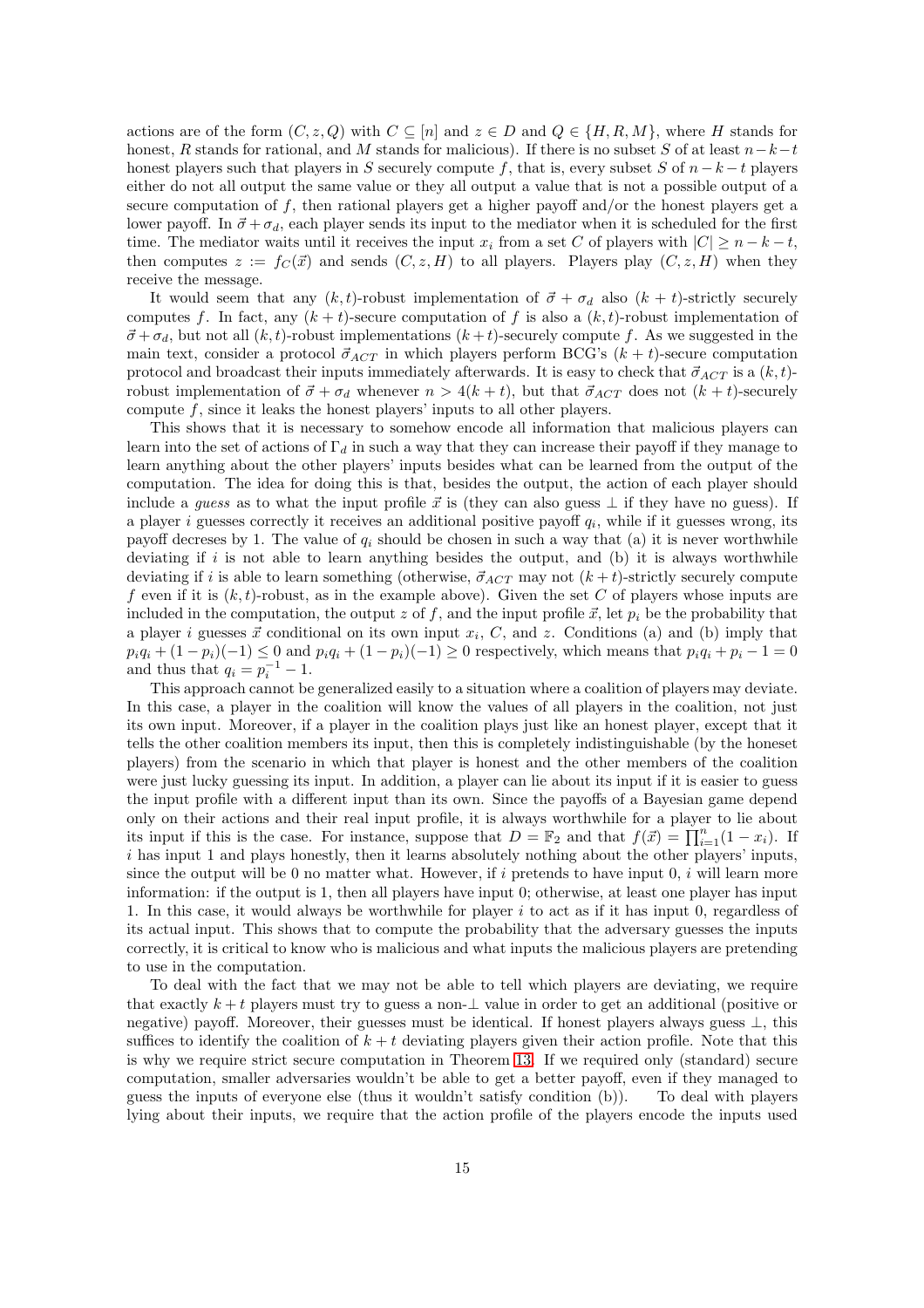by the players for the computation (even though these inputs may differ from their actual inputs). The probability of guessing the input profile is based on the inputs used, not players' actual inputs. Note that these values must be encoded into the action profile without any coalition of  $k + t$  players learning anything about them. This can be done as follows: each player  $i$ , in addition to the set  $C$ , the output z and their guess  $b_i$ , also outputs n values  $s_{i1}, \ldots, s_{in}$  such that the values  $s_{i,j}$  for a fixed  $j$  encode the value used by  $j$  for the computation (using Shamir's scheme).

There is one final issue. The definition of  $(0, t)$ -robustness is equivalent to that of t-immunity, which means that no coalition of t players can decrease the payoff of other players by deviating. In this case, the effect of a coalition of t players being able to learn something about the inputs should be to decrease the payoffs of the remaining players, rather than increasing their own payoff. To deal with this, we require players to declare wither they are  $G$  (good),  $R$  (rational), or  $M$  (malicious). If a coalition of  $(k+t)$  players tries to guess the inputs of everyone else, if they all declare R, then they get an additional payoff as described above. Otherwise, everyone gets the negative of that value.

We now formalize these ideas. Given f and integers k and t such that  $n > 2k + 2t$ , consider the game  $\Gamma^{f,k,t}$ , defined as follows. The input profile of the players is chosen uniformly at random from  $D^n$ . The set of actions of each player in  $\Gamma^{f,k,t}$  is  $\{G, R, M\} \times 2^{[n]} \times D \times D^n \times (D^n \cup \bot)$ , so an action of player i has the form  $a_i = (Q_i, C_i, z_i, \vec{s}_i, b_i)$ , where  $Q_i \in \{G, R, M\}$ ,  $C_i \subseteq [n]$ ,  $z_i \in D$ ,  $x_i \in D$ , and  $b_i \in D^n \cup \bot$ . Intuitively,  $Q_i$  denotes if i is good  $(G)$ , rational  $(R)$ , or malicious  $(M)$ ,  $(C_i, z_i)$  is i's output in the secure computation of f;  $s_{ij}$  is i's share of j's input (this will be made clearer below), and  $b_i$  is i's guess of the (supposedly secret) input, where  $b_i = \perp$  if i has no guess.

We next define the utility function. We take  $u_i = u_i^1 + u_i^2$ , where, intuitively,  $u_i^1$  is the utility that i gets if honest players either output different values or some honest player outputs a value that is not a possible output of a secure computation of  $f$  and  $u_i^2$  is the utility that i gets from guessing the correct input of the other players. To define  $u_i^1$ , we first define what it means for an action profile  $\vec{a}$  to be secure for an input profile  $\vec{x}$ . This is the case if there exist subsets  $C, T \subseteq [n]$ with  $|C| \ge n - t - k$  and  $|T| = k + t$ , a vector  $\vec{v} \in D^{k+t}$ , and n polynomials  $p_1, \ldots, p_n$  of degree  $k + t$  (where, intuitively,  $p_j$  encodes j's input, so  $p_j(i)$  is i's share of j's input) such that, for each player  $j \notin T$ , the action  $a_j = (Q_j, C_j, z_j, \vec{s}_j, b_j)$  of player j satisfies (1)  $Q_j = G$ , (2)  $C_j = C$ , (3)  $b_j = \perp$ , (4)  $z_j = f(\vec{y})$ , where  $\vec{y} = (\vec{x}/(T,\vec{v}))/(\vec{C},\vec{0})$  (5)  $p_{j'}(j) = s_{jj'}$  for all  $j' \in [n]$ , and (6)  $p_j(0) = y_j$ . We say that  $\vec{a}$  is  $(T, \vec{x})$ -secure if these properties hold for the set T. Intuitively,  $\vec{a}$  is  $(T, \vec{x})$ -secure if it could be the output of a  $(k + t)$ -secure computation of f with input  $\vec{x}$ , and the inputs used for the computation—which may differ from the the actual input profile due to deviating players lying about their inputs—were shared correctly between the players. If  $\vec{a}$  is secure for  $\vec{x}$ , then  $u_i^1(\vec{a}, \vec{x}) = 0$ for all  $i \in [n]$ ; if  $\vec{a}$  is not secure for  $\vec{x}$  and at least one player i played R (i.e., played an action with  $Q_i = R$ , then  $u_j^1(\vec{a}, \vec{x}) = 1$  for all players j; otherwise,  $u_j^1(\vec{a}, \vec{x}) = -1$  for all players j.

If  $\vec{a}$  is not secure for  $\vec{x}$ , then  $u_i^2(\vec{a}, \vec{x}) = 0$ . If  $\vec{a}$  is secure for  $\vec{x}$ , let K be the subset of players that did not play G. Note that if  $\vec{a}$  is secure for  $\vec{x}$ , then  $|K| \leq k + t$ . If  $|K| < k + t$  or not all players in K guess the same value b (i.e. not all players in K have the same value b as the last component of their actions), then  $u_i^2(\vec{a}, \vec{x}) = 0$  for all i. Otherwise, let b be the common guess of players in K and let p be the probability that a vector  $\vec{w}$  sampled uniformly from  $D^n$  is equal to  $\vec{x}$ , conditional on  $\vec{w}_K = \vec{y}_K$  and  $f_C(\vec{w}) = z$ . Note that if  $\vec{a}$  is  $(T, \vec{x})$ -secure for some T, then C is uniquely determined by  $\vec{a}$ , and if, in addition,  $n > 2(t + k)$ , then  $\vec{y}$  is also uniquely determined by the shares  $\vec{s}_i$  of players  $i \notin T$ . If  $b = \vec{\perp}$ , then  $u_i^2(\vec{a}, \vec{x}) = 0$  for all i. If at least one player  $i \in K$  played R in its action, then, if  $b = \vec{x}, u_i^2(\vec{a}, \vec{x}) = p^{-1} - 1$  for all  $i \in K$ ; otherwise,  $u_i^2(\vec{a}, \vec{x}) = -1$  for all  $i \in K$ . On the other hand, if no player  $i \in K$  played R in its action, then, if  $b = \vec{x}, u_i^2(\vec{a}, \vec{x}) = 1 - p^{-1}$  for all  $i \notin K$ ; otherwise,  $u_i^2(\vec{a}, \vec{x}) = 1$  for all  $i \notin K$ . Note that since  $p(p^{-1} - 1) - (1 - p) = 0$ , the payoffs  $u_i^2$  are designed in such a way that the adversary can, in expectation, either increase its payoff (if there are any rational players) or decrease the payoff of everyone else (if there are no rational players) if it can guess the inputs of honest players with higher probability than  $p$  (which is the probability of guessing the honest players' inputs if the adversary knew nothing but the output of the function and its own strategy and inputs).

Consider the following strategy  $\vec{\sigma} + \sigma_d$  for  $\Gamma_d^{f,k,t}$ . According to  $\sigma_i$ , player i sends its input to the mediator at the beginning of the game. If i receives a message msg from the mediator, it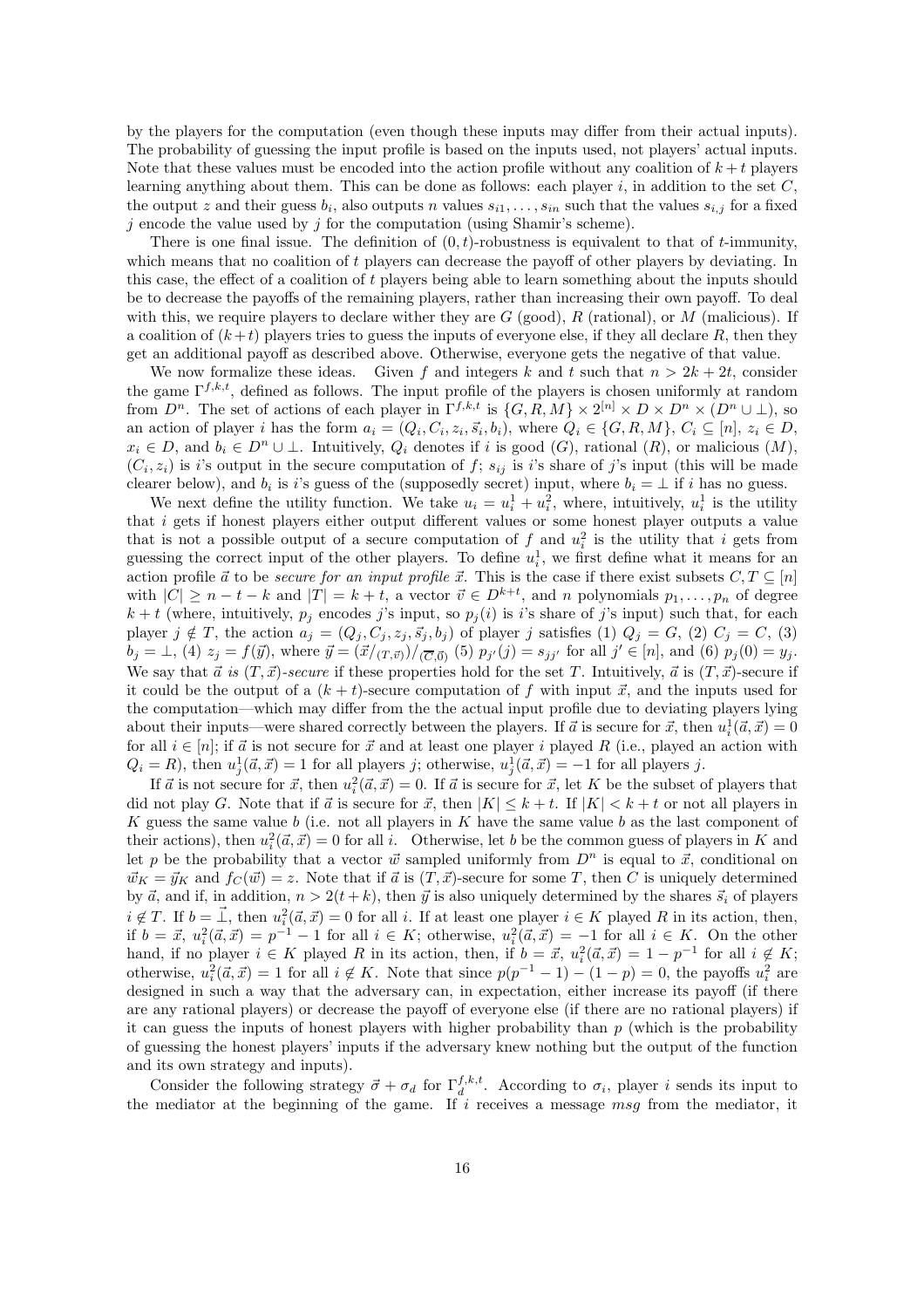plays msg in the underlying game. According to  $\sigma_d$ , the mediator waits until there exists a set  $C \subseteq [n]$  with  $|C| \geq n-t-k$  such that it has received exactly one message from each player  $i \in C$ and each of these messages consists of a value  $y_i \in D$ . The mediator computes n polynomials  $p_1, \ldots, p_n \in D[X]$  of degree  $k + t$  whose non-constant coefficients are chosen uniformly at random and such that  $p_i(0) = y_i$  if  $i \in C$  and  $p_i(0) = 0$  otherwise; it then computes  $z := f(p_1(0), \ldots, p_n(0))$ and sends  $(G, C, z, p_1(i), \ldots, p_n(i), \perp)$  to each player *i*.

<span id="page-16-1"></span>**Proposition 1.**  $\vec{\sigma} + \sigma_d$  is  $(k, t)$ -robust and the equilibrium payoff is 0.

*Proof.* Let  $u_i(\vec{\sigma}, A)$  be the expected payoff of player i when playing  $\vec{\sigma}$  with adversary A. It follows by construction that  $u_i^1(\vec{\sigma} + \sigma_d, A) = 0$  for all adversaries  $A = (T, \vec{\tau}_T)$  of size at most  $k + t$  since, no matter what T is, the output profile  $\vec{a}$  is  $(T, \vec{x})$ -secure for all input profiles  $\vec{x}$ .

Thus,  $\vec{\sigma} + \sigma_d$  is not  $(k, t)$ -robust if and only if there exists an adversary  $A = (T, \vec{\tau}_T)$  with  $|T| \leq k+t$  and an input profile  $\vec{x}_T$  such that, in expectation, (a)  $u_i^2(\vec{\sigma} + \sigma_d, A, \vec{x}_T) > 0$  for some  $i \in T$ , or (b)  $u_i^2(\vec{\sigma} + \sigma_d, A, \vec{x}_T) < 0$  for all  $i \notin K$ . The definition of  $u_i^2$  guarantees that, in both cases, the adversary must consist of exactly  $k + t$  players and these players must all play a non-G action. Moreover, these players must guess the input of honest players with a probability higher than they could guess it by just knowing the output of the function, their strategy, and their inputs. However, the construction of  $\vec{\sigma} + \sigma_d$  guarantees that don't have any extra information (note that C depends only on the adversary, and that the adversary does not get any information about the input of the honest players besides the value of z, since the polynomials  $p_i$  are all of degree  $k + t$ .  $\Box$ 

We next show that if there exists a  $(k, t)$ -robust strategy that implements  $\vec{\sigma} + \sigma_d$ , then that strategy also  $(k + t)$ -securely computes f. We first need the following lemma.

**Lemma 7.** If  $\vec{\sigma}_{ACT}$  is a  $(k, t)$ -robust strategy that implements  $\vec{\sigma} + \sigma_d$ , then for all adversaries  $A = (T, \vec{\tau}_T, \sigma_e)$  with  $|T| = k + t$ , all inputs  $\vec{x}$ , and all histories H of  $\vec{\sigma}_{ACT}$  with adversary A and input  $\vec{x}$ , the action profile  $\vec{a}$  played in H is  $(T, \vec{x})$ -secure.

*Proof.* Suppose that  $k > 0$ . If there exists an input  $\vec{x}$  and an adversary  $A = (T, \vec{\tau}_T, \sigma_e)$  with  $|T| = k + t$  such that, for some history H, the action profile  $\vec{a}$  played in H is not  $(T, \vec{x})$ -secure, consider the adversary  $A' = (T, \vec{\tau}'_T, \sigma_e)$  where  $\vec{\tau}'_T$  is identical to  $\vec{\tau}_T$ , except that if a player  $i \in T$ plays an action a with  $\tau_i$ , then i instead plays  $(R, \emptyset, 0, 0, \perp)$  with  $\tau'_i$ . Thus, if an action profile  $\vec{a}'$ played in some history H' when  $\vec{\sigma}_{ACT}$  is run with adversary A' is  $(T', \vec{x})$ -secure, then  $T \subseteq T'$  (note that for an action profile  $\vec{a}$  to be  $(T', \vec{x})$ -secure, we require that all players not in  $T'$  play G in the first component, and none of the players in T plays G) and, since  $|T| = k + t$ ,  $T = T'$ . Since the histories generated by playing with adversaries A and A' are indistinguishable by honest players, if there exists a history H with adversary A and input  $\vec{x}$  such that the action  $\vec{a}$  played in H is not  $(T, \vec{x})$ -secure, then the resulting action profile  $\vec{a}'$  of playing  $\vec{\sigma}_{ACT}$  with adversary A' and input  $\vec{x}$  in which all players use the same randomization as in H is not  $(T, \vec{x})$ -secure, and all players in T would get a payoff of 1 rather than 0. It follows that  $\vec{\sigma}_{ACT}$  is not  $(k, t)$ -robust. If  $k = 0$ , the argument is analogous, except that players in T play  $(M, \emptyset, 0, 0, \perp)$  rather than  $(R, \emptyset, 0, 0, \perp)$  $\Box$ 

To complete the proof of Theorem [13,](#page-9-1) we must show that if  $\vec{\sigma}_{ACT}$  is a  $(k, t)$ -robust implementation of  $\vec{\sigma} + \sigma_d$ , the output of an adversary  $A = (T, \vec{\tau}_T, \sigma_e)$  with  $|T| = k+t$  is just a (randomized) function of its input  $\vec{x}_T$  and the output v of the function. To do this, we need the following lemma:

<span id="page-16-0"></span>**Lemma 8.** Consider two random variables X and Y that take values on countable spaces  $S_1$  and  $S_2$  respectively. Then,  $Pr[X = x | Y = y] = Pr[X = x | Y = y']$  for all  $x \in S_1$  and  $y, y' \in S_2$  if and only if X and Y are independent.

*Proof.* If  $Pr[X = x | Y = y]$  does not depend on y, there exists a constant  $\lambda_x$  such that  $Pr[X = x | Y = y]$  $x \mid Y = y$  =  $\lambda_x$  for all  $y \in S$ . Then, since  $\Pr[X = x \mid Y = y] = \frac{\Pr[X = x, Y = y]}{\Pr[Y = y]}$ , it follows that  $Pr[X = x, Y = y] = \lambda_x Pr[Y = y]$ . Therefore,  $\sum_{y \in S_2} Pr[X = x, Y = y] = \sum_{y \in S_2} Pr[Y = y]$ , which gives that  $\lambda_x = \Pr[X = x]$ , as desired. The converse is straightforward.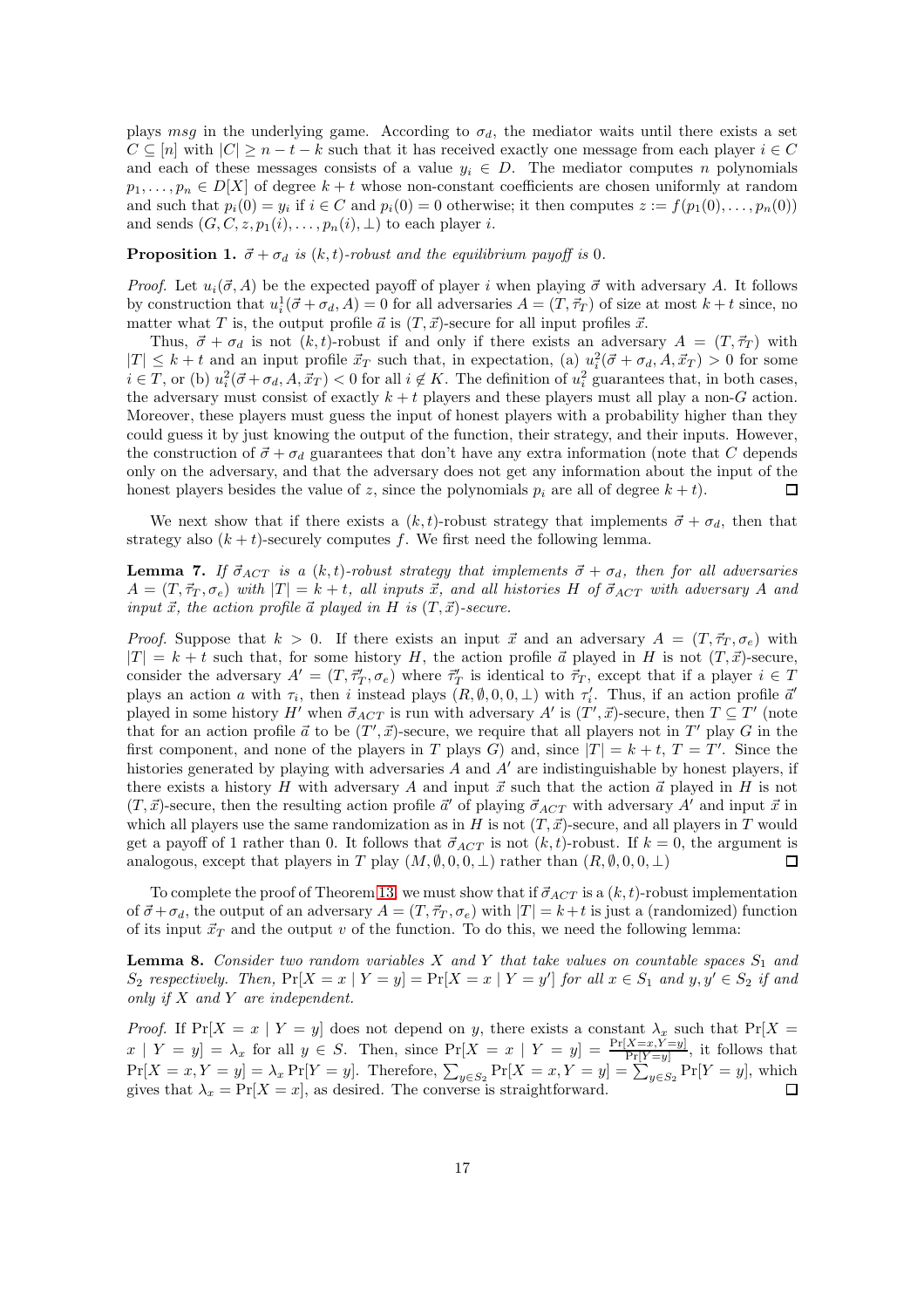We can now complete the proof of Theorem [13.](#page-9-1) Suppose that  $k > 0$ . Recall that if all players  $i \in T$  set  $b_i$  to some input  $\vec{x}$ , they get a payoff of  $p_{\vec{x}}^{-1} - 1$ , where  $p_x \in [0,1]$  if the input profile is indeed  $\vec{x}$ , and otherwise they get -1. Given a history  $H_T$  in which the adversary has input  $\vec{x}_T$  and honest players output v, let  $p_v^{H_T}(\vec{x})$  be the probability that the input profile is  $\vec{x}$  conditional on v and  $H_T$ . If  $p_v^{H_T}(\vec{x}) > p_{\vec{x}}$ , then  $p_v^{H_T}(\vec{x}) (p_{\vec{x}}^{-1} - 1) + (-1)(1 - p_v^{H_T}(\vec{x})) > 0$ , which means that taking  $b_i = \vec{x}$  is strictly better than taking  $b_i = \perp$  for each of the players in T, contradicting the assumption that  $\vec{\sigma}_{ACT}$  is  $(k, t)$ -robust. Thus,  $p_v^{H_T}(\vec{x}) \leq p_{\vec{x}}$  for all  $\vec{x}$ . Since both  $\sum_{\vec{x}} p_v^{H_T}(\vec{x})$  and  $\sum_{\vec{x}} p_{\vec{x}}$  are 1, it must be the case that  $p_v^{H_T}(\vec{x}) = p_{\vec{x}}$  for all  $\vec{x}$ . This shows that for every history  $\vec{h}_T$  of the adversary, the distribution of possible inputs of honest players conditional on  $\vec{h}_T$  depends only on their inputs and what honest players output. By Lemma [8,](#page-16-0) this implies that the input of honest players and the history of the adversary are independent (given the input  $\vec{x}_T$  of the adversary and the output v of honest players), and thus, again by Lemma [8,](#page-16-0) it follows that the distribution of possible histories of the adversary depends only on  $\vec{x}_T$  and v. This shows that every possible output function of the adversary can be simplified to a function that has as inputs only  $\vec{x}_T$  and v, as desired. The argument for  $k = 0$  is analogous, except that in this case, if the distribution of possible histories of the adversary is not independent of the inputs of the honest players, the adversary decreases the payoffs of the honest players, rather than increasing the payoffs of the deviating players. This completes the proof of Theorem [13.](#page-9-1)

Note that a  $(k, t)$ -robust implementation of  $\vec{\sigma} + \sigma_{ACT}$  may not necessarily (non-strictly)  $(k + t)$ securely compute f, since if the adversary consists of fewer than  $k+t$  malicious players, the malicious players might be able to deduce information about the honest players' inputs without being able to take advantage of it (recall that a subset K consisting of  $k + t$  players must all guess the same value for  $u_i^2(\vec{a}, \vec{x})$  to be non-zero). However, a small variation in the construction of  $u_i^2$  in  $\Gamma_d^{f,k,t}$  allows us to construct a game  $\Gamma_d^{f,k}$  such that any strongly  $(k,0)$ -robust implementation of the strategy used in Proposition [1](#page-16-1) also  $k$ -securely computes f, so secure computation can be reduced to implementing strategies for certain mediator games. The idea is that instead of requiring the subset  $K$  of players who do not play G to have size exactly k, we only require it to have size at most k. This modification of  $u_i^2$  leads to some of the problems discussed at the beginning of this section, namely, that if some rational players act like honest players, except that they share their inputs with other rational players, the latter players might be able to guess the input profile and get a strictly positive expected payoff. This scenario is indistinguishable from one in which the players who shared their input are actually honest and rational players are just lucky. To deal with this issue, we further modify the payoffs in  $\Gamma^{f,k}$  so that if the players in K guess the inputs correctly, then everyone else gets a huge negative payoff (rather than 0, as in the original construction). We can show that if this payoff is sufficiently small (e.g.,  $-n$  times the winnings), then if there exists a strategy in which rational players get a positive payoff from  $u^2$ , then there exists a strategy in which rational players get a positive payoff from  $u^2$  and they all guess the same value in every possible history (if the negative payoffs are small enough, rational players not guessing any value gives a negative total payoff for rational players, regardless if some of them guess the correct value).

Note that this modification works only for strong  $(k, t)$ -robustness, since if we require only  $(k, t)$ robustness, a rational player may decrease its own payoff if that helps other rational players, even if the total gain from doing so is negative. This is enough to show that the strategy used in Proposition [1](#page-16-1) is strongly  $(k, 0)$ -robust with these payoffs.

# <span id="page-17-0"></span>C Proof of Theorem [15](#page-10-1)

Consider the game  $\Gamma^{k,t}$  in which the set of actions of each player is  $\{G, R\} \times \{0, 1\}$ . Given an action profile  $\vec{a}$ , in which each player i plays  $a_i = (Q_i, y_i)$  with  $Q_i \in \{G, R\}$  and  $y_i \in \{0, 1\}$ , let T be the subset of players i such that  $Q_i = R$ . If  $|T| > k + t$ , if  $k = 0$  all players get a payoff of -1, otherwise all players get a payoff of 1. If  $|T| = t + k$  and there exist two players  $i, j \notin T$  such that  $y_i \neq y_j$ , if  $k = 0$  all players get a payoff of -1, otherwise all players get a payoff of 1. In all remaining cases, all players get a payoff of 0. Let q be the function such that  $q(Q, y) = y$ .

Consider the following protocol  $\vec{\sigma} + \sigma_d$  for n players and a mediator. With  $\sigma_i$ , each player i sends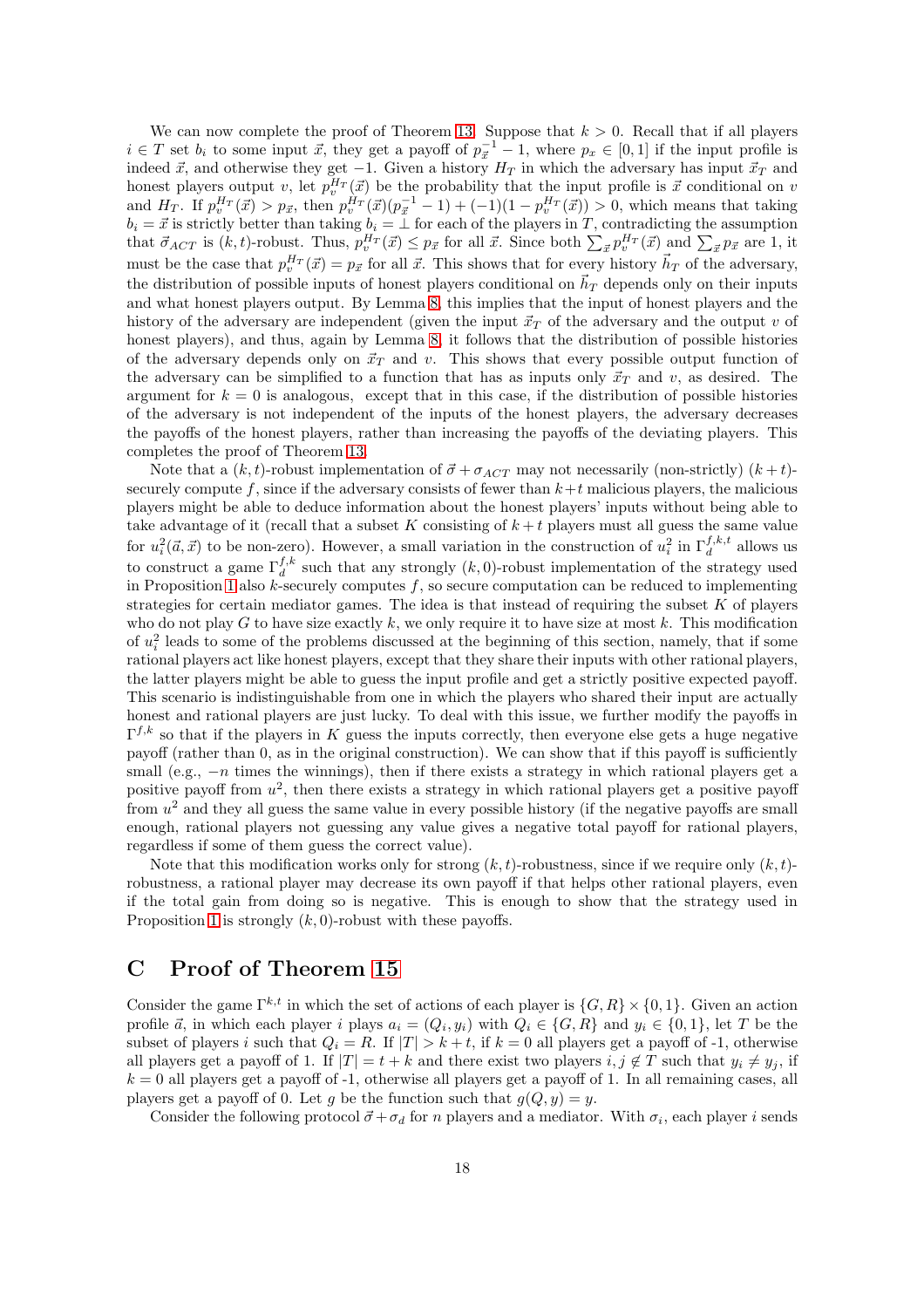the mediator its input  $x_i$  the first time it is scheduled. The mediator waits until receiving a message containing either 0 or 1, and sends that value y to all players. The players play  $(G, y)$  whenever they receive y from the mediator. Clearly, this strategy is  $(k, t)$ -robust (resp., strongly  $(k, t)$ -robust), since the only way that players get a payoff other than 0 with an adversary of size at most  $k + t$  is if two honest players output different values, but they all receive the same value from the mediator. Suppose a strategy  $\vec{\sigma}_{ACT}$  is a  $(k, t)$ -robust (resp., strongly  $(k, t)$ -robust) implementation of  $\vec{\sigma} + \sigma_d$ . We show next that (a) for all adversaries  $A = (T, \vec{\tau}_T, \sigma_e)$  with  $|T| \leq k + t$ , all honest players play the same value  $y_i$ , and (b) if all players are honest and have the same input x, then they output x.

Property (b) follows trivially from the fact that  $\vec{\sigma}_{ACT}$  implements  $\vec{\sigma} + \sigma_d$ : if all players are honest and have the same input x, the value received by the mediator in  $\vec{\sigma} + \sigma_d$  is guaranteed to be x, and thus, in  $\vec{\sigma} + \sigma_d$ , all honest players play  $(G, x)$ .

To prove (a), suppose that there exists an adversary  $A = (T, \vec{\tau}, \sigma_e)$  with  $|T| \leq k + t$  such that, in some history H of  $\vec{\sigma}_{ACT}$  with A, there exist two players  $i, j \notin T$  that play  $(Q_i, y_i)$  and  $(Q_j, y_j)$ , respectively, with  $y_i \neq y_j$ ,  $Q_i = R$ , or  $Q_j = R$ . Consider an adversary  $A' = (T', \vec{\tau}_{T'}, \sigma_e)$  such that  $|T'| = k + t$ ,  $T \subseteq T'$ , and  $i, j \notin T'$  (we know that such a subset T' exists, since  $n > t + k + 1$ ), and such that players in T act as in  $\vec{\tau}_T$  and players in  $T'-T$  act like honest players, except that all of them play  $(R, 0)$ . Since histories generated by playing with A and A' are indistinguished by honest players, there exists a history  $H'$  in  $\vec{\sigma}_{ACT}$  with adversary  $A'$  in which all honest players send and receive the same messages, and perform the same actions. If  $Q_i = R$  in H, then there are  $k + t + 1$ players that play R in H': the  $k + t$  players in T' and i. Thus, all players get a payoff of 1 if  $k > 0$ , contradicting the assumption that  $\vec{\sigma}_{ACT}$  is  $(k, t)$ -resilient, or all players get a payoff of −1 if  $k = 0$ , contradicting the assumption that  $\vec{\sigma}_{ACT}$  is t-immune. The same argument shows that  $Q_i = G$  in H and H' and, indeed, that all honest players must play G in H and H'. Now if  $q_i \neq q_j$  in H, then  $q_i \neq q_j$  in H', so (since all honest players play G, so exactly  $k + t$  players in H' play R), again, all players in H' get a payoff of 1 if  $k > 0$  and a payoff of  $-1$  if  $k = 0$ , so we again get the same contradiction as before.

## References

- <span id="page-18-0"></span>Abraham, I., D. Dolev, I. Geffner, and J. Y. Halpern (2019). Implementing mediators with asynchronous cheap talk. In Proc. 38th ACM Symposium on Principles of Distributed Computing, pp. 501–510.
- <span id="page-18-5"></span>Abraham, I., D. Dolev, R. Gonen, and J. Y. Halpern (2006). Distributed computing meets game theory: robust mechanisms for rational secret sharing and multiparty computation. In Proc. 25th ACM Symposium on Principles of Distributed Computing, pp. 53–62.
- <span id="page-18-6"></span>Abraham, I., D. Dolev, and J. Y. Halpern (2008). Lower bounds on implementing robust and resilient mediators. In Fifth Theory of Cryptography Conference, pp. 302–319.
- <span id="page-18-2"></span>Abraham, I., D. Dolev, and G. Stern (2020). Revisiting asynchronous fault tolerant computation with optimal resilience. In Proc. 39th ACM Symposium on Principles of Distributed Computing, pp. 139–148.
- <span id="page-18-1"></span>Ben-Or, M., R. Canetti, and O. Goldreich (1993). Asynchronous secure computation. In STOC '93: Proceedings of the 25 Annual ACM Symposium on Theory of Computing, New York, NY, USA, pp. 52–61. ACM Press.
- <span id="page-18-4"></span>Ben-Or, M., S. Goldwasser, and A. Wigderson (1988). Completeness theorems for noncryptographic fault-tolerant distributed computation. In Proc. 20th ACM Symp. Theory of Computing, pp. 1–10.
- <span id="page-18-3"></span>Ben-Or, M., B. Kelmer, and T. Rabin (1994). Asynchronous secure computations with optimal resilience (extended abstract). In Proc. 13th ACM Symp. Principles of Distributed Computing, pp. 183–192.
- <span id="page-18-7"></span>Bracha, G. (1984). An asynchronous  $[(n-1)/3]$ -resilient consensus protocol. In Proc. 3rd ACM Symposium on Principles of Distributed Computing, pp. 154–162.